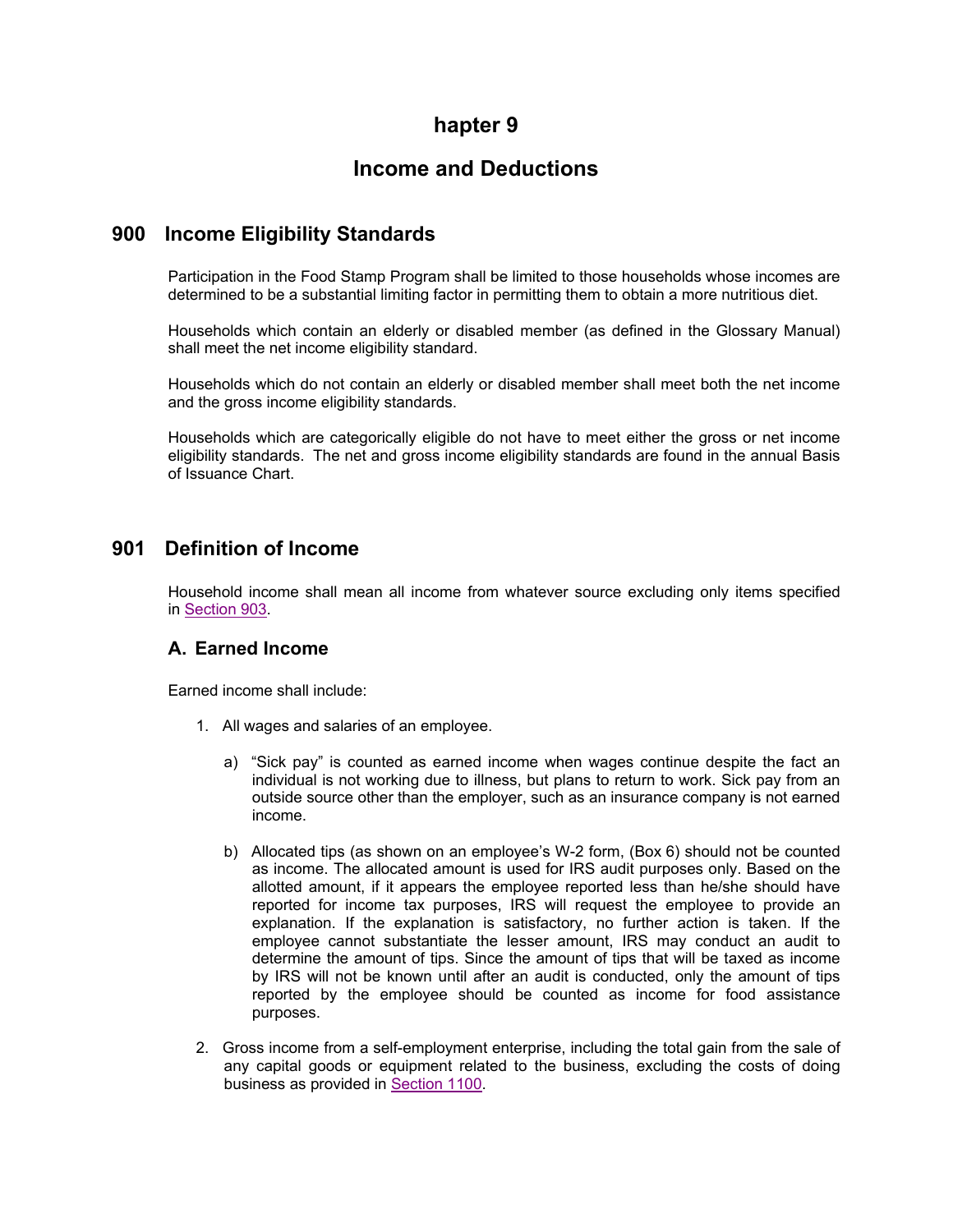- a) Ownership of rental property shall be considered a self-employment enterprise in accordance with Section 1100. However, income derived from the rental property shall be considered earned income only if a member of the household is actively engaged in the management of the property at least an average of 20 hours per week.
- b) Payments from a roomer or boarder shall also be considered self-employment income.
- 3. Jury duty payment provided:

The jury pay is dispersed over a time period of a day or several days or weeks in a specific amount, such as \$15 per day. (If the jury pay does not exceed \$30 in a quarter and cannot be reasonably anticipated, it may be excluded for prospectively budgeted households only.)

- 4. Training allowances from vocational and rehabilitative programs recognized by Federal, State, or local governments, such as the work incentive program except for allowances received through programs authorized by the Workforce Innovation and Opportunity Acy (WIOA) , to the extent they are not a reimbursement.
- 5. Payments under Title I (VISTA, etc.), of the Domestic Volunteer Service ACT of 1973 (Pub. L. 93-113 Stat., as amended) shall be considered earned income and subject to the earned income deduction excluding payments made to those households specified in Section 902.
- 6. Earnings to individuals participating in on-the-job training programs under Section Section 129 (c) (2)(C)(iv) or section 134 (c)(3)(D)(ii)of WIOA shall be considered income for food assistance purposes. For the purpose of this provision, earnings include moneys paid under the WIOA and moneys paid by the employer. This provision does not apply to household members under 19 years of age who are under the parental control of another adult member, regardless of school attendance and/or enrollment.
- 7. Payments received for the sale of blood.
- 8. Money which is diverted from an employee's earnings through a cafeteria plan or other flexible benefit program to a third party to pay certain expenses such as child care or medical expense is counted as income. The money is legally obligated and otherwise payable to the employee.
- 9. Military special pay and allowances such as "jump pay" or housing allowances Basic Allowance for Quarters (BAQ) which are received in addition to base pay.

NOTE: Marines living on base in adequate quarters are not entitled to receive a Basic Allowance for Quarters (BAQ). However, the Marine Corp has been showing an equivalent amount under entitlements and a similar amount under deductions on the Leave and Earnings Statement (LES). The BAQ shall be disregarded, provided the applicant/recipient provides a written statement from his/her commanding officer stating the BAQ is incorrectly listed on the pay record and the applicant does not actually receive it.

Marines living in inadequate quarters are entitled to a full BAQ and must pay rent. The BAQ is income for food assistance purposes and the rent should be used in determining the household's correct shelter costs.

10. Armed Forces Family Subsistence Supplemental Allowance (FSSA).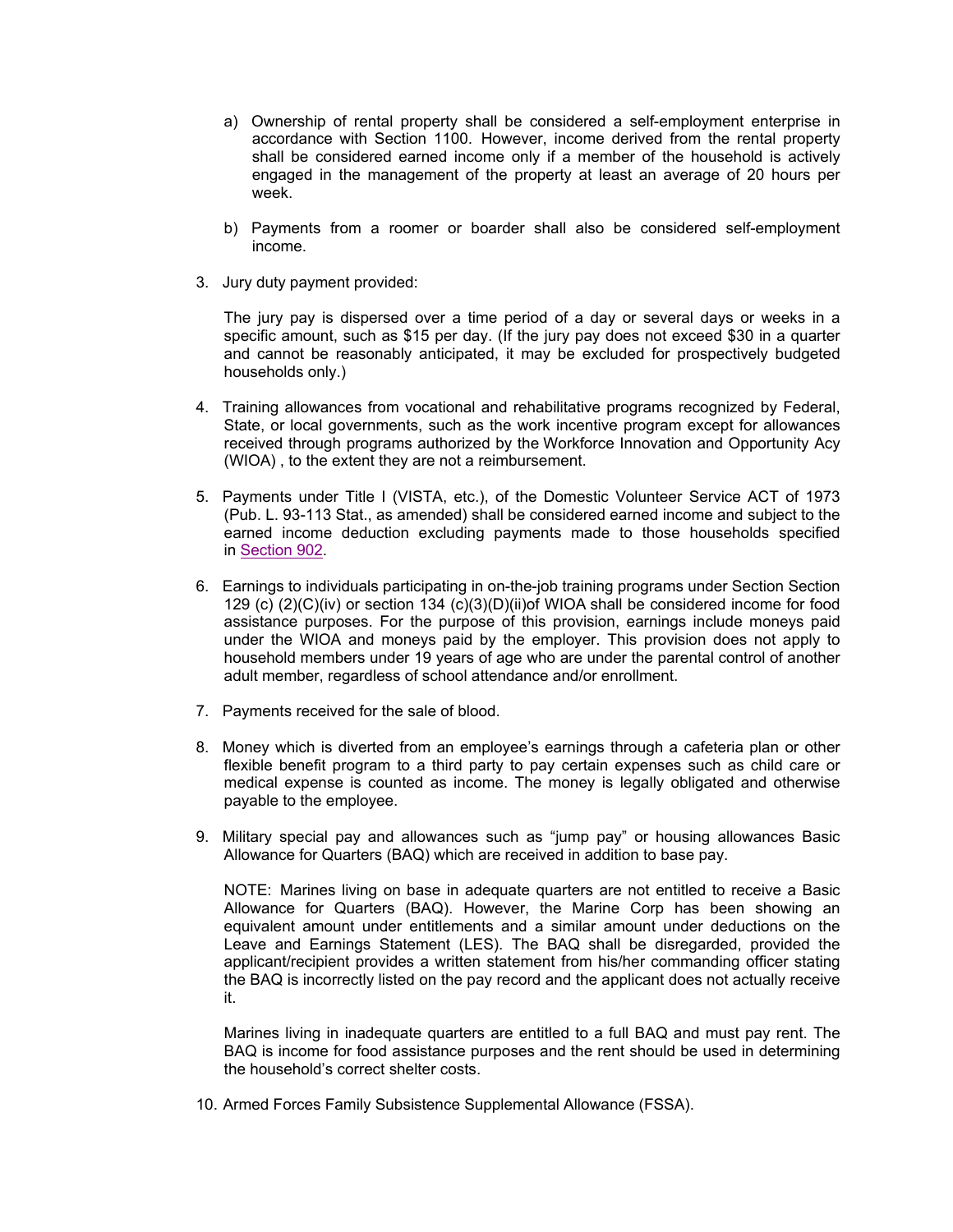### **B. Unearned Income**

Unearned income shall include, but not be limited to:

- 1. Assistance payments from Federal or federally-aided public assistance programs, such as Supplemental Security Income (SSI) or Family Assistance (FA); General Assistance (GA) programs (as defined in the Glossary Manual), or other assistance programs based on need.
	- a) Such assistance is considered to be unearned income even if provided in the form of a vendor payment (provided to a third party on behalf of the household), unless the vendor payment is specifically exempt from consideration as countable income under the provisions in Section 902.
	- b) GA vendor payments provided to cover housing expenses, other than energy assistance or utility expenses are considered as unearned income.
	- c) Payments made under a State law to provide energy assistance are considered unearned income unless excluded under provisions in Section 902.
	- d) FA payments made to a parent shall be considered the income of the parent. Proration of FA benefits among those individuals included in the FA budget is appropriate when the parties included in the FA budget reside in different households [see Section 902(14)]. The case file should contain documentation of the reason and method of proration.
	- e) Assistance payments from programs which require, as a condition of eligibility, the actual performance of work without compensation other than the assistance payments themselves, shall be considered unearned income.
- 2. Annuities; pensions; retirement, veteran's or disability benefits; worker's or unemployment compensation; old-age, survivors, or social security benefits; strike benefits; gross income minus the cost of doing business derived from rental property in which a household member is not actively engaged in the management of the property at least 20 hours a week; foster care payments (both the service payment and the maintenance payment) for children or adults who are considered members of the household.
- 3. Agent Orange Veteran Payments to veterans. Public Law 102-4, Agent Orange Act of 1991, authorizes veteran's benefits to veterans of the Viet Nam War with service connected disability resulting from exposure to Agent Orange. These monthly VA payments are counted as unearned income. The checks are from the Department of Veterans Affairs.
- 4. Support or alimony payments made directly to the household from non-household members: Child support is considered the income of the person to whom it is legally obligated, usually the custodial parent. The total amount of the child support shall be counted as income to the person to whom it is legally obligated regardless of whether the child is a household member or non-household member.

If the child is a non-household member, any payments in money made directly to the child's household from the child support shall be counted as income to that household. If the child is a non-household member, any payments from the child support made on behalf of the child are excluded vendor payments and would not be counted as income to the child's household.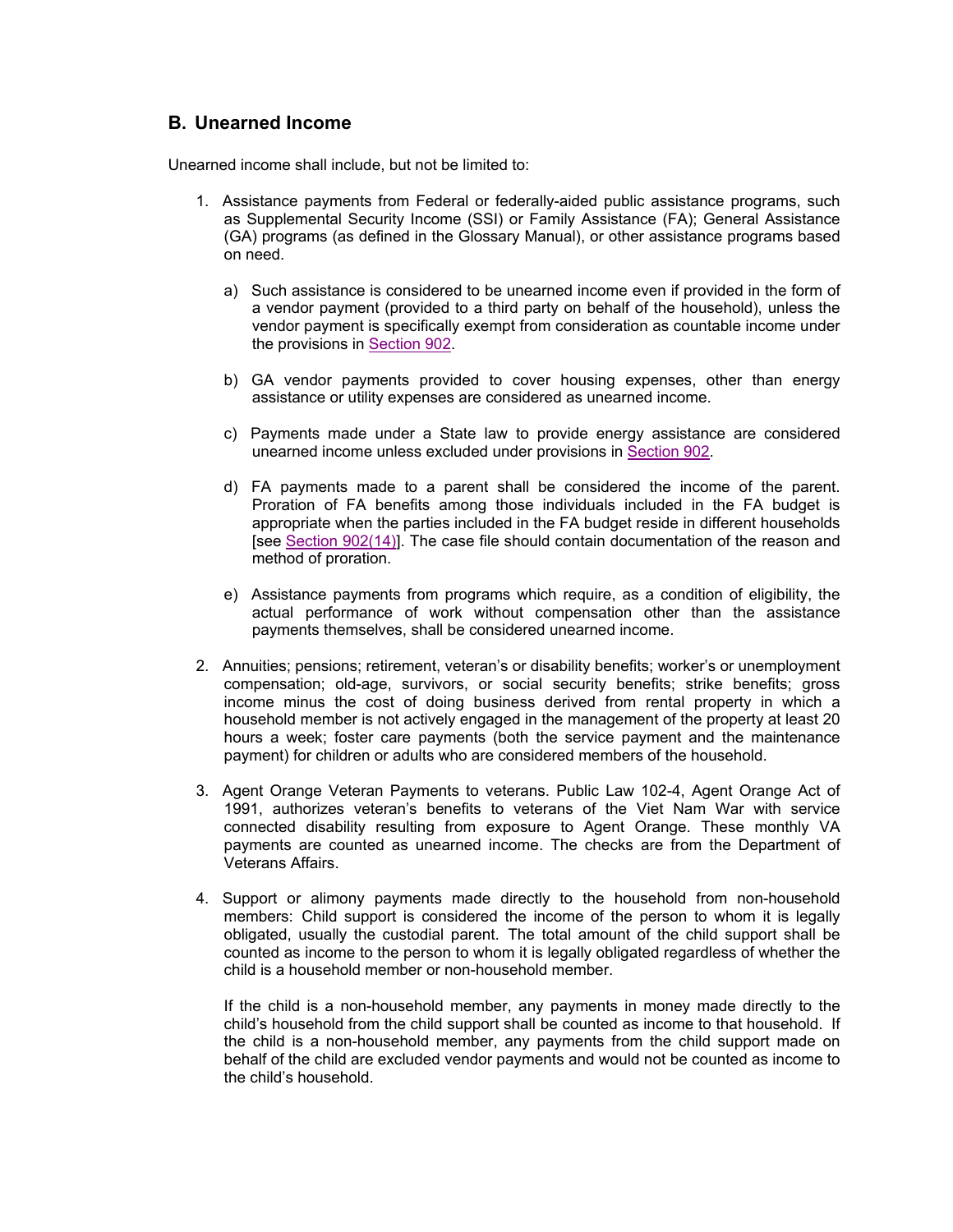The amount of child support, which is paid through the Family Court System (or an attorney), to be budgeted is the amount that is legally obligated and otherwise payable to the household. For example, a divorce decree specifies that the absent parent pay the household \$100 per month and this payment is made through the Family Court. If the court withholds \$10 for court cost and the household receives \$90, then \$100 is budgeted to the household because that is the amount legally obligated. However, if the divorce decree specifies that the absent parent pay \$100 per month and the court requires the parent to pay \$1.00 to cover court cost, and then \$100 is still the amount to be budgeted to the household.

Any identified arrearages due to the nonpayment of court cost shall not be counted as income when received by the client even if a specified arrearage amount is added to the regular child support payments. If the arrearage is paid in a lump sum payment, it shall be considered a nonrecurring lump sum payment. For example, an absent parent is ordered to pay child support in the amount of \$40.00 weekly to the Family Court. The order further stipulates that the father is responsible for the court processing fee of \$1.00 weekly in addition to the \$40.00 weekly child support. The father sends the \$40.00 each week, but does not include the extra \$1.00 processing fee. The Family Court deducts the processing fee from the \$40.00 and sends the client a check for \$39.00. The \$1.00 is reflected by the court as uncollected, overdue child support, and becomes a part of any arrearage payments subsequently collected and paid to the client. When the client receives this identified arrearage payment, it is excluded as income. The \$40.00 weekly child support is the amount which is legally obligated to the client, and the amount which is counted in the food stamp budget.

- 5. Payments from Government-sponsored programs, dividends, interest, royalties, and all other direct money payments from any source which can be construed to be a gain or benefit.
	- a) Interest income must be considered as having been received in the month in which it is credited to the account for both prospectively and retrospectively budgeted households. The date credited means the date it is posted to the account rather than when the household is notified of the amount through bank statements.

 b) Under prospective budgeting the interest must be counted as unearned income if it can be reasonably anticipated, such as when a household

 maintains a relatively constant balance in its account. The interest income may be averaged over the certification period.

- 6. Moneys which are withdrawn or dividends which are or could be received by a household from trust funds considered to be excludable resources under Section 902.
	- a) Such trust withdrawals shall be considered income in the month received, unless otherwise exempt under the provision in Section 902.
	- b) Dividends which the household has the option of either receiving as income or reinvesting in the trust are to be considered as income in the month they become available to the household unless otherwise exempt under the provisions in Section 902.
- 7. Money which is regularly received from a guardianship or conservatorship account is considered unearned income. This provision applies when the guardian or conservator is not a household member.
- 8. Payments made by an insurance company directly to the landlord/mortgage holder shall be counted as income to the household if the client is named as the beneficiary of the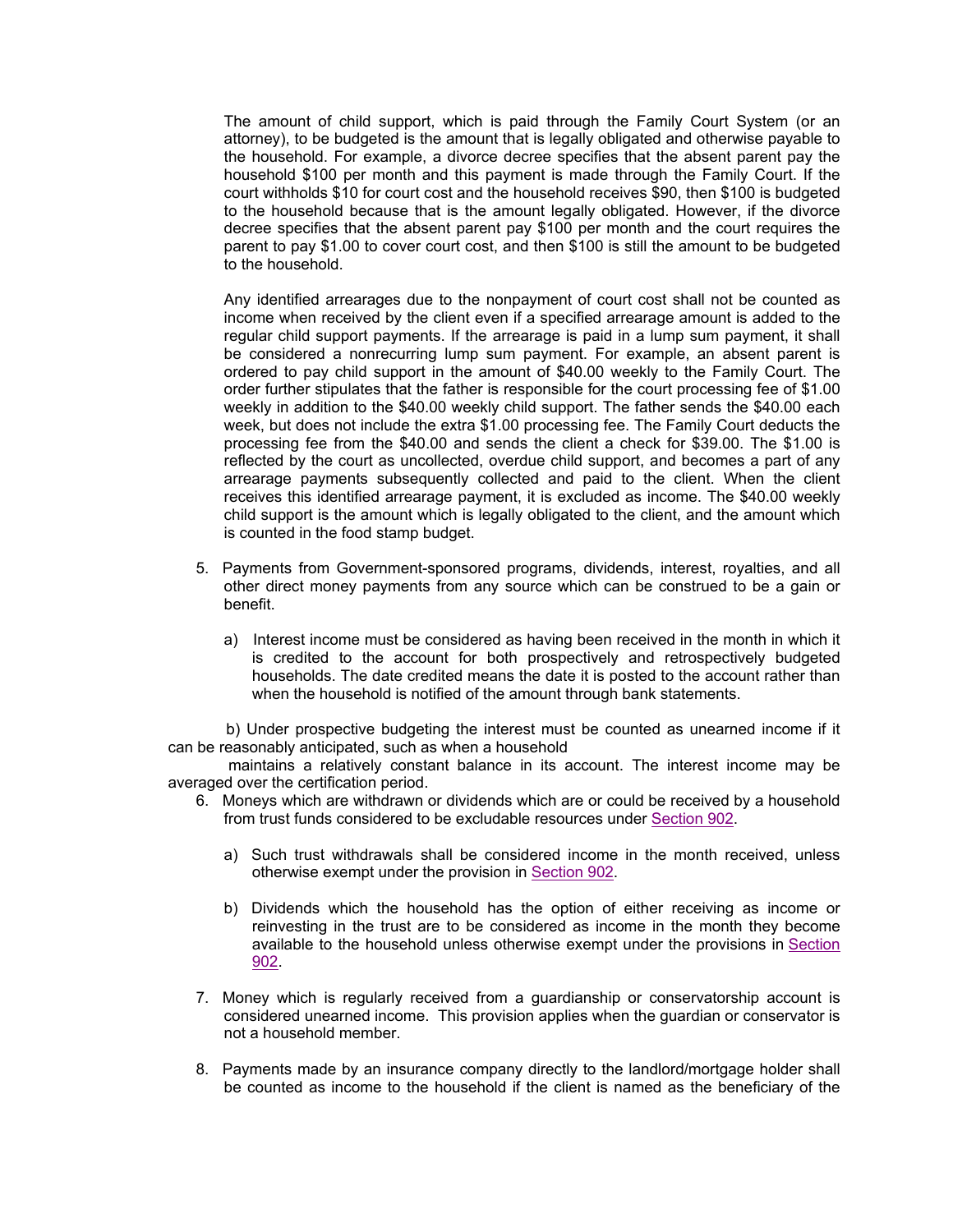insurance policy. The insurance policy should be reviewed to determine who the beneficiary is.

- 9. Payments from sources other than an employer which an employee receives when he is unable to work due to illness; these payments may include disability insurance payments, etc. even if the insurance premium was paid by the employer or the employee.
- 10. The income of the sponsor and the sponsor's wife which is deemed to be the income of the sponsored eligible adult alien. Refer to Chapter 11, Section 1108 for the budgeting of this income.

#### **C. Income of Non-household Member**

See Chapter 11, Sections 1102 and 1103, for the handling of earned and unearned income of individuals who have been determined to be:

- 1. Disqualified for intentional program violation.
- 2. Disqualified for failure to provide a social security number in accordance with Chapter 6.
- 3. An ineligible alien.
- 4. Other individuals such as ineligible students, roomers, etc.

See Chapter 11, Section 1108, for handling of the income for households containing sponsored alien members.

### **D. Certain Income Withholdings Not Counted**

Income shall not include the following moneys:

- 1. Moneys withheld from an assistance payment, earned income, or other income source, or moneys received from any income source which is voluntarily or involuntarily returned, to repay a prior overpayment received from that income source, provided that the overpayment was not excludable as described in Section 902. However, moneys withheld from another means tested program due to the household's failure to comply with the other program's requirement or to recover an overpayment due to client error shall be included as income as described in Chapter 11, Section 1110.
- 2. Child support payments received by FA recipients, which must be transferred to the Department of Human Resources to maintain FA eligibility.

### **902 Income Exclusions**

Only the following items shall be excluded from household income and no other income shall be excluded:

1. Any gain or benefit which is NOT in the form of money payable directly to the household, including nonmonetary or in-kind benefits, such as meals, clothing, public housing, or produce from a garden, and vendor payments. Money payments that are not payable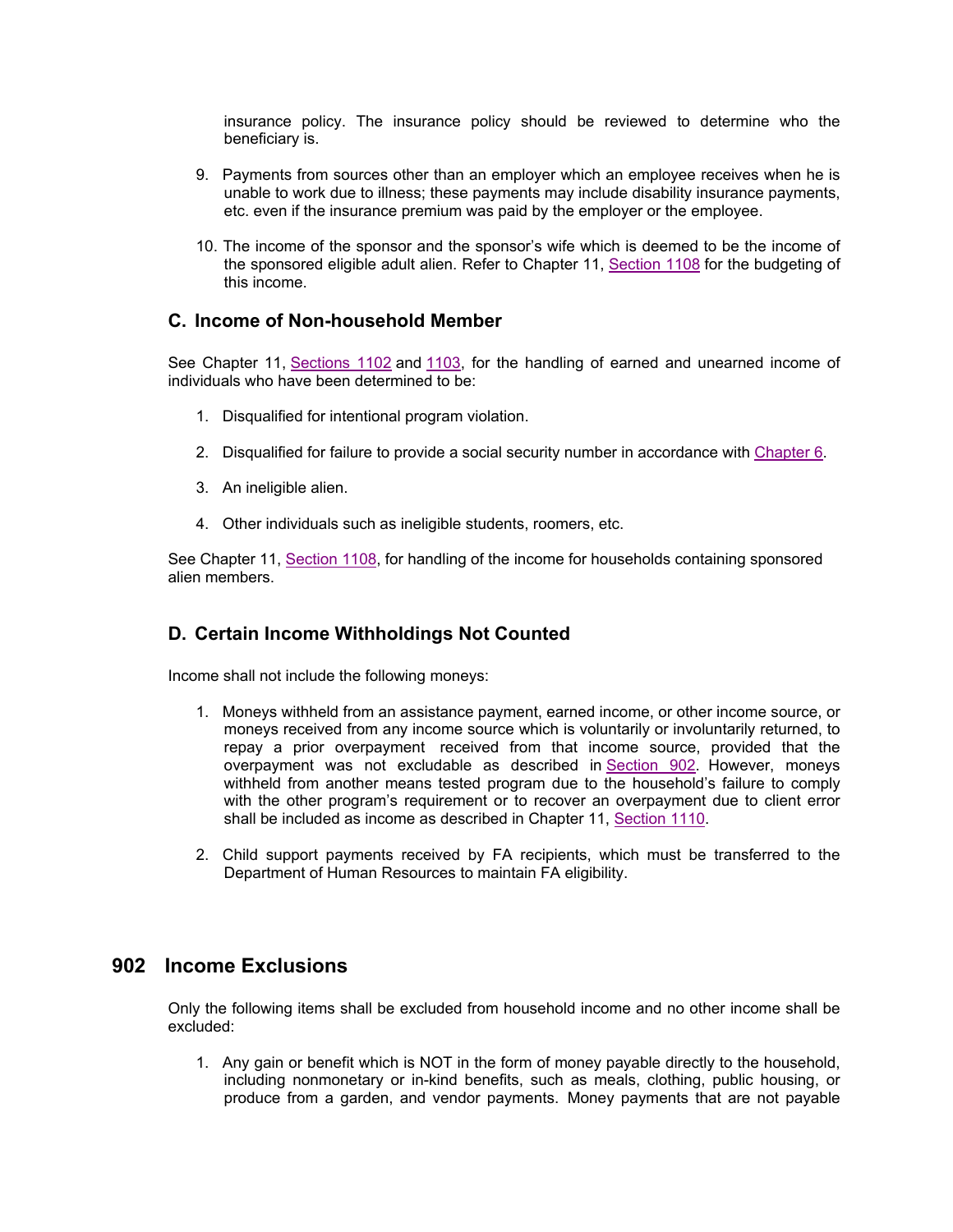directly to a household, but are paid to a third party for a household expense are vendor payments and are excludable as follows:

- a) A payment made in money on behalf of a household shall be considered a vendor payment whenever a person or organization outside of the household uses its own funds to make a direct payment to either the household's creditors or a person or organization providing a service to the household.
- b) Rent or mortgage payments made to landlords or mortgages by the Department of Housing and Urban Development (HUD), Farmers' Home Administration (FmHA), or by State or local housing authorities are examples of vendor payments.
- c) Payments by a government agency to a child care institution to provide day care for a household member are also excluded as vendor payments.
- 2. Payments or allowances made for the purpose of providing energy assistance (a) under any Federal law, other than part A of Title IV of the Social Security Act including utility reimbursements provided by the Department of Housing and Urban Development (HUD) and the Rural Housing Service or (b) a one-time payment or allowance applied for on an as needed basis made under a federal or state law for the costs of weatherization or emergency repair or replacement of an unsafe or inoperative heating or cooling device. A down-payment followed by a final payment upon completion of the work will be considered a one-time payment for purposes of this provision.
- 3. A Public Assistance (PA) or General Assistance (GA) payment (as defined in the Glossary Manual) which is not made directly to the household, but paid to a third party on behalf of the household to pay a household expense, shall be considered as income and not excluded as a vendor payment unless such PA or GA payment is for:
	- a) Medical assistance.
	- b) Child care assistance.
	- c) Utility or energy assistance (see Glossary and Index for definition of energy assistance).
	- d) Housing assistance from a state or local housing authority.
	- e) Any emergency PA or general assistance payment which is provided to a third party on behalf of the migrant or seasonal farm worker household (i.e. vendor payment) while the household is in the job stream. This assistance may include but is not limited to emergency vendor payments for housing or transportation.
- 4. Payments in money that are not made to a third party, but are made directly to the household, are counted as income and are not excluded as a vendor payment.
- 5. Moneys that are legally obligated and otherwise payable to the household, but which are diverted by the provider of the payment to a third party for a household expense, shall be counted as income and not excluded as a vendor payment.
	- a) The distinction is whether the person or organization making the payment on behalf of a household is using funds that otherwise would have to be paid to the household. Such funds include:
		- Wages earned by a household member and therefore owed to the household, a public assistance grant to which a household is legally entitled.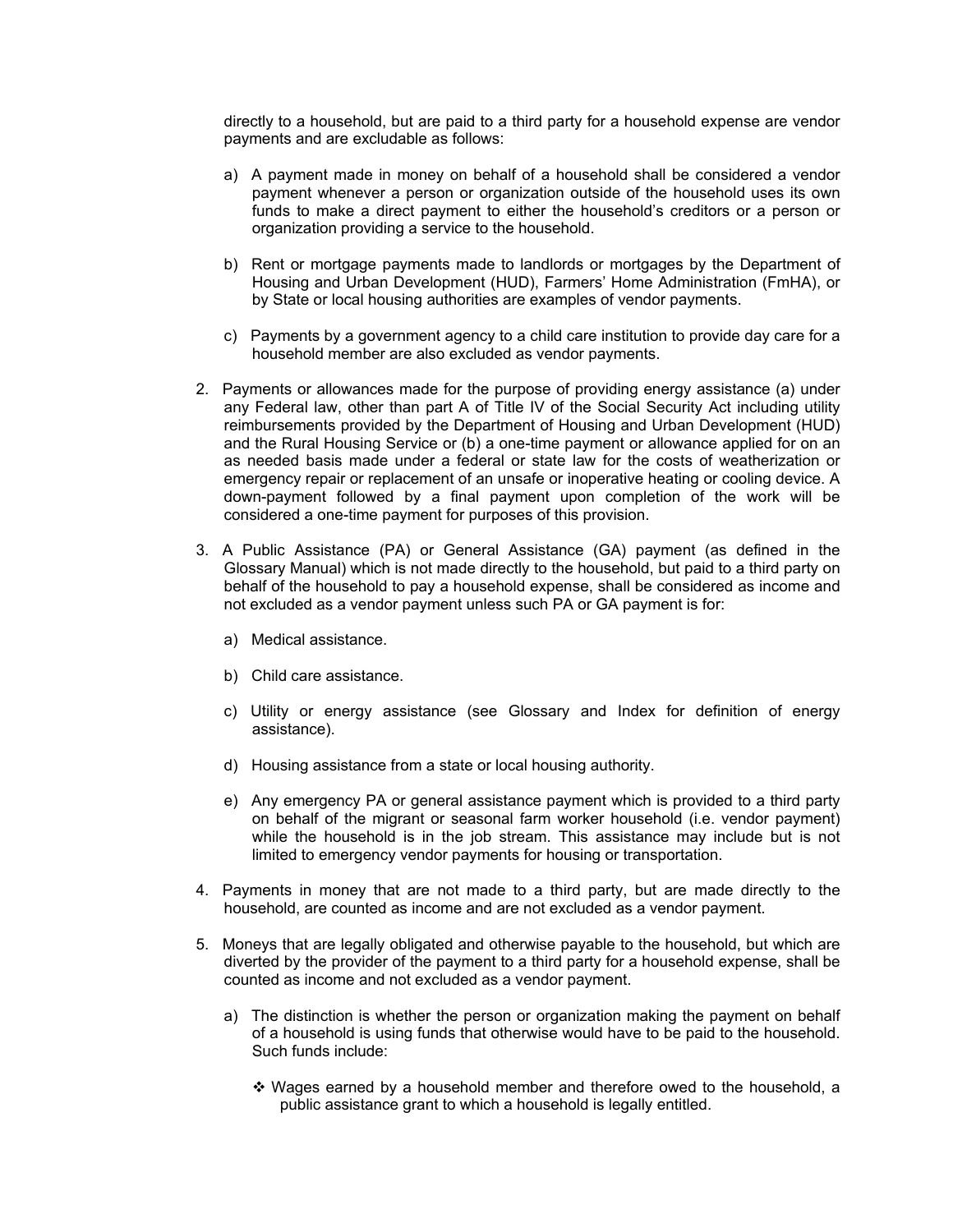$\div$  Support or alimony payments in amounts which legally must be paid to a household member.

If an employer, agency, or former spouse who owes these funds to a household diverts them instead to a third party to pay for a household expense, these payments shall still be counted as income to the household. However, if an employer, agency, former spouse, or other person makes payments for household expenses to a third party from funds that are not owed to the household; these payments shall be excluded as vendor payments.

- b) Payments made by an insurance company directly to the landlord/mortgage holder shall be treated as a vendor payment and therefore excluded as income if the landlord/mortgage holder is named as beneficiary of the insurance policy. If the client is named as beneficiary of the insurance policy, the payments (which are diverted to the landlord/mortgage holder) shall be counted as income to the food stamp household.
- 6. Wages earned by a household member that are garnisheed or diverted by an employer, and paid to a third party for a household's expenses, such as rent, shall be considered as income. However, if the employer pays a household's rent directly to the landlord in addition to paying the household its regular wages, this rent payment shall be excluded as a vendor payment. In addition, if the employer provides housing to an employee, the value of the housing shall not be counted as income.
- 7. All or part of a public assistance (PA) or general assistance (GA) grant or payment which is diverted to a third party or to a protective payee for purposes such as, but not limited to, managing a household's expenses, shall be considered as income to the household and not excluded as a vendor payment, except as provided in this section.
	- a) Assistance financed by State or local funds which is provided over and above the normal PA or GA grant or payment, or is not normally provided as part of such grant or payment would be considered emergency or special assistance and excluded as income if provided to a third party on behalf of the household.
	- b) If a PA or GA program provides all households in a particular category, with a larger monthly amount, the larger amount would not be excluded because it is part of the regular monthly assistance for all households in that category and is not really an "extra" payment. On the other hand, if a fire destroyed a household item and it receives an "emergency" amount paid directly to a store to purchase a replacement, such a payment could be excluded under this provision.
	- c) Where the program is not composed of various standards, allowances, or components, but is simply designed to provide assistance on an *as needed basis* rather than provide routine, regular monthly benefits to a client, no exclusion would be granted under this provision because the assistance is not provided over and above the normal grant; it is the normal GA grant.
- 8. Money deducted or diverted from a court ordered support or alimony payment (or other binding written support or alimony agreement) to a third party for a household expense shall be considered as income. However, payments specified by the court order or other legally binding agreement to go directly to the third party rather than to the household, and support payments not required by a court order or other legally binding agreement (including payments in excess of amount specified in a court order or written agreement) which are paid to a third party rather than the household shall be excluded as a vendor payment, even if the household agrees to the arrangement.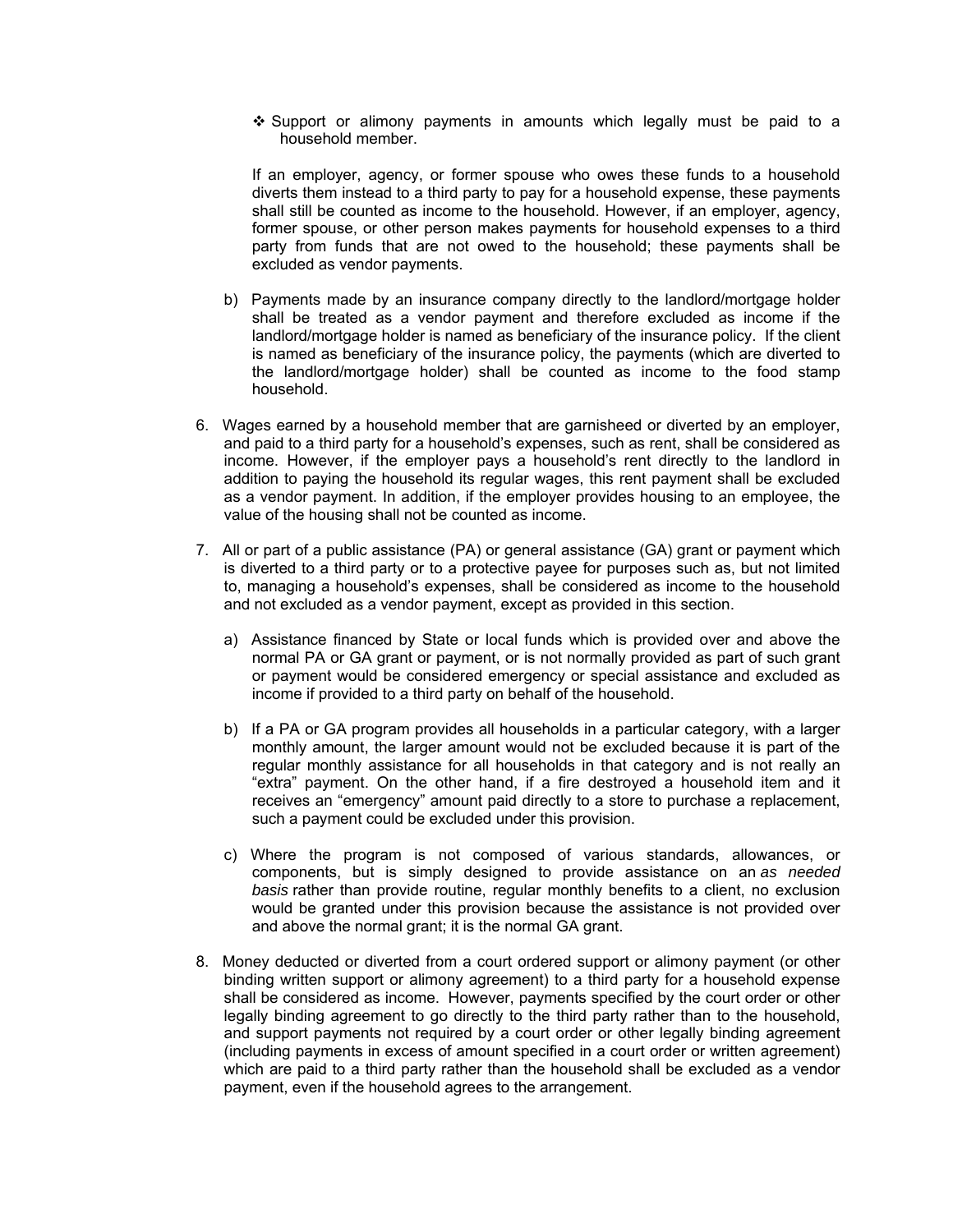- 9. Income of a SSI recipient necessary for the fulfillment of a Plan for Achieving Self-Support (PASS) under Title XVI of the Social Security Act.
- 10. Other than interest income, any income in the certification period which is received too infrequently or irregularly to be reasonably anticipated, but not in excess of \$30 in a quarter.
- 11. Student financial assistance received by a household member shall be excluded in its entirety for persons at a recognized institution of post secondary education, at a school for the handicapped, in a vocational education program, or in a program that provides for obtaining a secondary school diploma or GED. This includes but is not limited to grants, scholarships, fellowships, educational loans on which payment is deferred, all work study, and veteran's educational benefits.
- 12. Allowances, earnings, or payments (including reimbursements) to individuals participating in programs under theWorkforce Innovation and Opportunity Act (WIOA) (Public Law 113-128) shall be excluded. This includes earnings from the Summer Youth Employment and Training Program. This exclusion does not apply to earnings for on-the-job training programs as stated in POE Section 901A.
- 13. Reimbursements for past or future expenses, to the extent they do not exceed actual expenses, and do not represent a gain or benefit to the household. Reimbursements for normal household living expenses such as rent or mortgage, personal clothing, or food eaten at home are a gain or benefit and, therefore, are not excluded. To be excluded, these payments must be provided specifically for an identified expense, other than normal living expenses, and used for the purpose intended.

When a reimbursement, including a flat allowance, covers multiple expenses, each expense does not have to be separately identified as long as none of the reimbursement covers normal living expenses. The amount by which a reimbursement exceeds the actual incurred expense shall be counted as income. However, reimbursements shall not be considered to exceed actual expenses, unless the provider or the household indicates the amount is excessive.

SUP payments (State Supplementation) which are greater than the actual expense for which they are intended cannot have the amount exceeding the expense counted as income unless the household verbally states the SUP check is greater than the expense. The case record will reflect the amount of the SUP check (as an income to be excluded) and the amount of the expense will be reflected in the listing of medical expenses, these figures shall not be used to determine countable income; only the household's verbal statement of excess will entitle the amount by which SUP check exceeds the expense to be counted as income.

Excludable reimbursements which are not considered a gain or benefit to the household include, but are not limited to:

- Reimbursements or flat allowances for job- or training-related expenses such as travel, per diem, uniforms, and transportation to and from the job or training site. Reimbursements which are provided over and above the basic wages for these expenses are excluded; however, these expenses, if not reimbursed, are not otherwise deductible. Reimbursements for the travel expenses incurred by migrant workers are also excluded.
- Reimbursements for out-of-pocket expenses of volunteers incurred in the course of their work.
- $\clubsuit$  Medical or dental care reimbursements and direct payments to a household to cover costs of securing and maintaining "service animals" such as Seeing Eye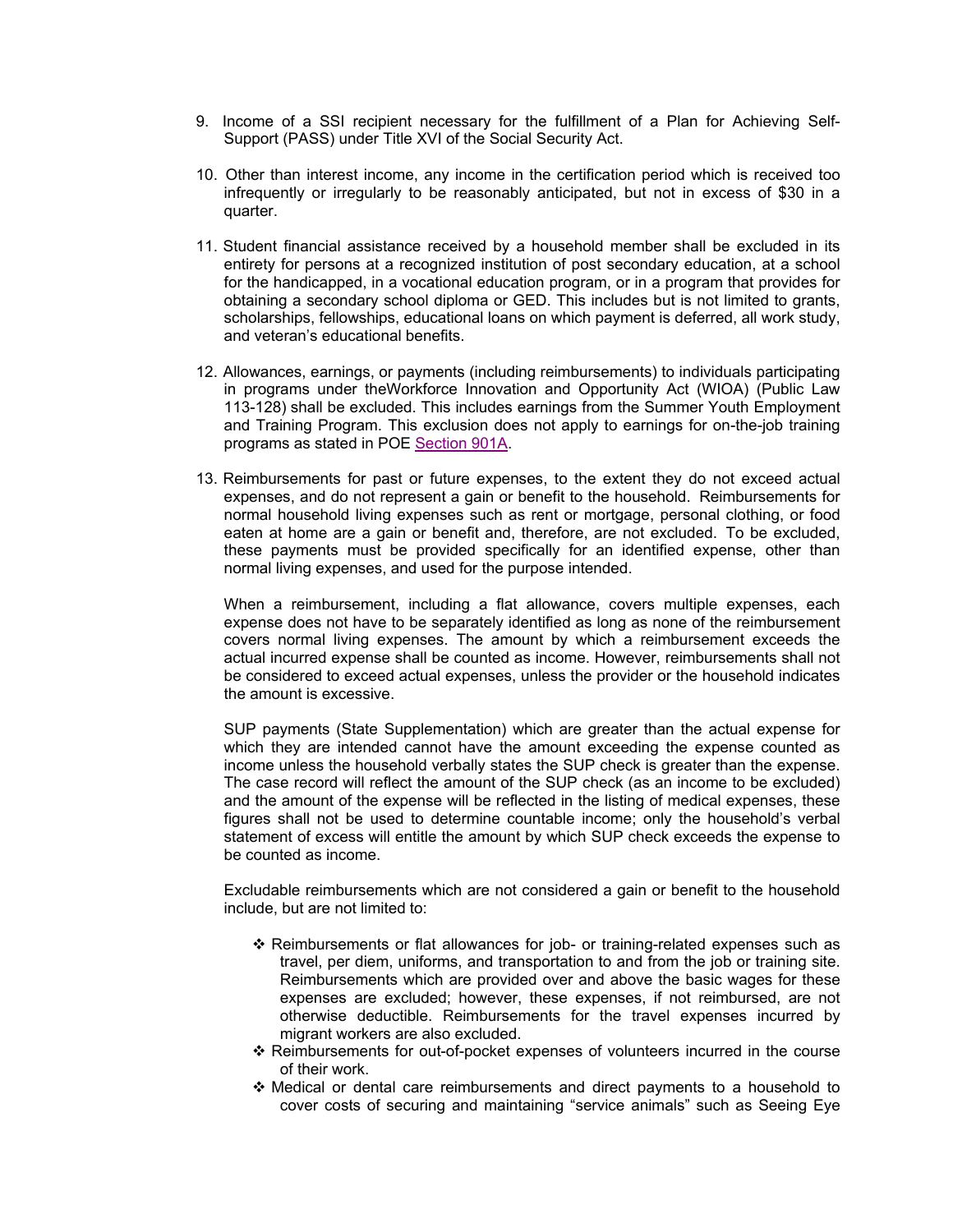dogs, hearing guide dogs and housekeeper monkeys are to be excluded as a medical reimbursement.

- $\div$  Reimbursements received by households to pay for services provided by Title XX of the Social Security Act.
- P.L. 93-288, Section 312(d), the Disaster Relief Act of 1974, as amended by P.L. 100-707, Section 105(i), the Disaster Relief and Emergency Assistance Amendments of 1988 provide that payments precipitated by an emergency or major disaster are not counted as income or resources for food stamp purposes. This exclusion applies to Federal Assistance provided to persons directly affected and to comparable disaster assistance provided by States, local governments, and disaster assistance organizations. Disaster Unemployment Assistance.

A major disaster is any natural catastrophe such as a hurricane or drought, or regardless of cause, any fire, flood, or explosion, which the President determines causes damage of sufficient severity and magnitude to warrant disaster assistance to supplement the efforts and available resources of States, local governments, and disaster relief organizations in alleviating the damage, loss, hardship, or suffering caused thereby.

An emergency is any occasion or instance for which the President determines that Federal assistance is needed to supplant State and local efforts and capabilities to save lives and to protect property and public health and safety, or to lessen or avert the threat of a catastrophe.

- National Flood Insurance Program (NFIP) payments made to property owners under the National Flood Insurance Act of 1968 as amended by P.L. 109-64, enacted on September 20, 2005.
- $\div$  Any payment made to an E and T participant for costs that are reasonably necessary and directly related to participation in the E and T program. These costs include, but are not limited to, dependent care costs, transportation, other expenses related to work, training or education such as uniforms, personal safety items or other necessary equipment, and books or manuals (P.L. 101-485).
- 14. Moneys received and used for the care and maintenance of a third-party beneficiary who is not a household member.
	- a) When a protective payee who receives money which is legally obligated to a thirdparty beneficiary who is not a member of the household, uses some or all of the money for himself, that portion of the money that the protective payee uses for himself is counted as income to the protective payee's household. The portion that is not used for the beneficiary is not counted as income to the beneficiary's household. The total moneys assigned to the beneficiary and/or the protective payee cannot exceed the amount of the benefits.
	- b) If the intended beneficiaries of a single payment are both household and nonhousehold members, any identifiable portion of the payment included and used for the care and maintenance of the non-household member shall be excluded.
	- c) If the non-household member's portion cannot be readily identified, the payment shall be evenly prorated among intended beneficiaries and the exclusion applied to the non-household member's pro rata share or the amount actually used for the nonhousehold member's care and maintenance, whichever is less.
- 15. Earned income of children in the household under age 18 who attend elementary or secondary school, or attend classes to obtain a GED. The student can also attend elementary or secondary classes through a home-school program recognized or supervised by the student's state or local school district.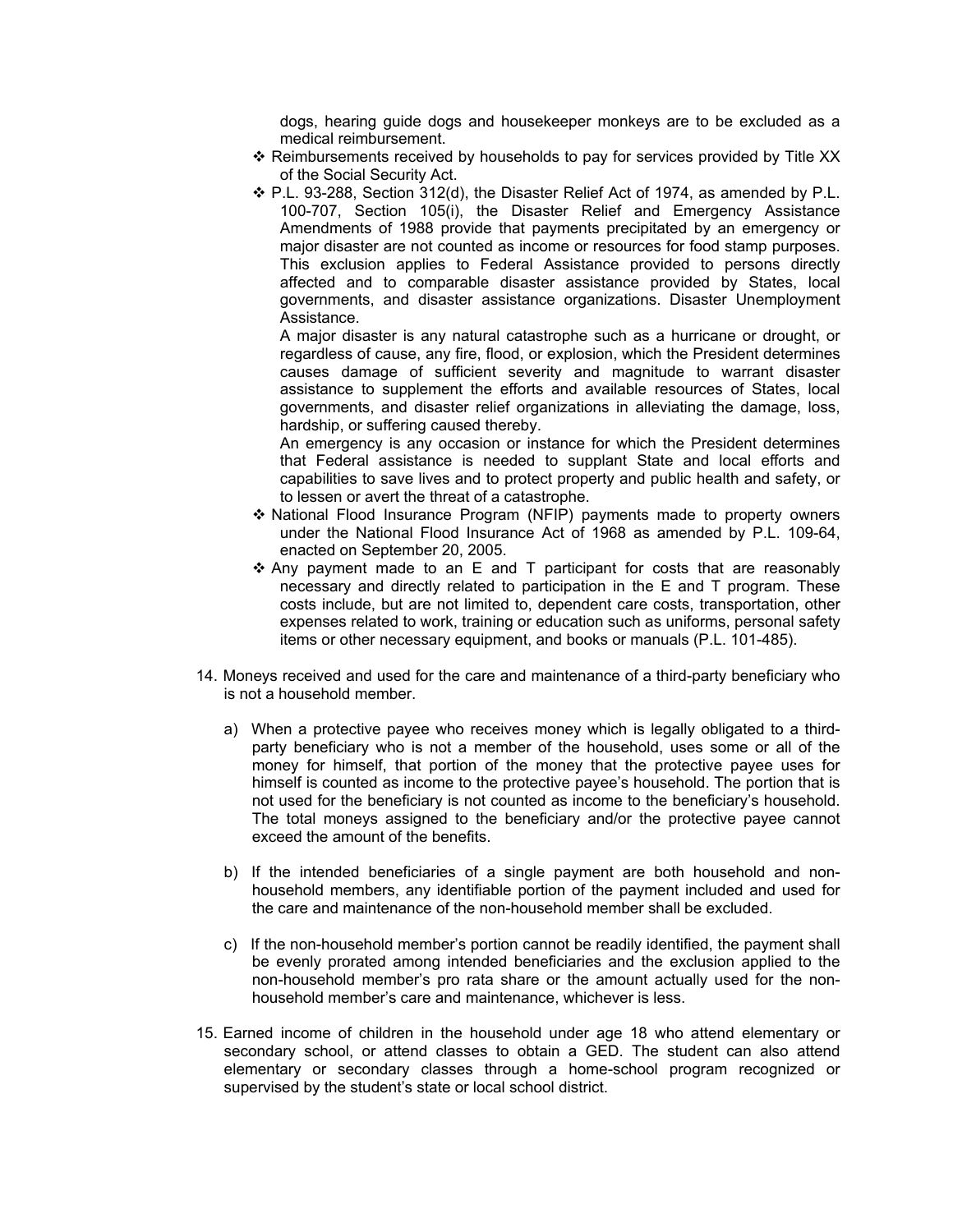- a) This exclusion shall continue to apply during temporary interruptions in school attendance due to semester or vacation breaks, provided the student's enrollment will resume following the break.
- b) If the student's earnings or amount of work performed cannot be differentiated from that of other household members, the total earnings shall be prorated equally among the working members and the student's pro rate share excluded.
- c) The earned income of students who become 18 will be excluded the entire month of birth for eligibility and allotment determinations.
- 16. Money received in the form of a nonrecurring lump-sum payment, including, but not limited to:
	- a) Income tax refunds, rebates, or credits.
	- b) Retroactive lump-sum social security, SSI, Family Assistance, railroad retirement benefits or other payments. Retroactive SSI benefits paid in installments (other than for drug addiction/alcoholism) are excluded from income.
	- c) Lump-sum insurance settlements.
	- d) Refunds of security deposits on rental property or utilities.
	- e) Agent Orange VA payments to disabled veterans or to spouses or dependent children of deceased Vietnam Veterans. All payments from the Agent Orange Compensation Exclusion Act or any other fund established pursuant to the settlement in the Agent Orange Product liability litigation are excluded from income and resources retroactive to January 1, 1989. The disabled veteran will receive yearly payments. Survivors of the deceased disabled veterans will receive a lump sum payment. These payments are disbursed by the AETNA insurance company using their own checks. (Public Law 101-201).
	- f) Funds received from a guardianship or conservatorship account which is limited to use in emergency situations.
	- g) Child support received by the household from income tax intercepts.
- 17. The cost of producing self-employment income. The procedures for computing the cost of producing self-employment income are described in Section 1100.
- 18. Any income that is specifically excluded by any other federal statute from consideration as income for the purpose of determining eligibility for the food assistance program. The following laws provide such an exclusion:
	- a) The monthly fee collected by a qualified organization acting as the representative payee for an individual receiving SSI benefits (P.L. 101-500, Section 5105(a)) or SSI and/or Social Security disability due to drug addiction and/or alcoholism (P.L. 103- 296)
		- $\div$  The monthly fee collected by the organizational representative payee is legally obligated to the payee rather than the household. The organization must be a community based nonprofit social service agency which is bonded or licensed in the state.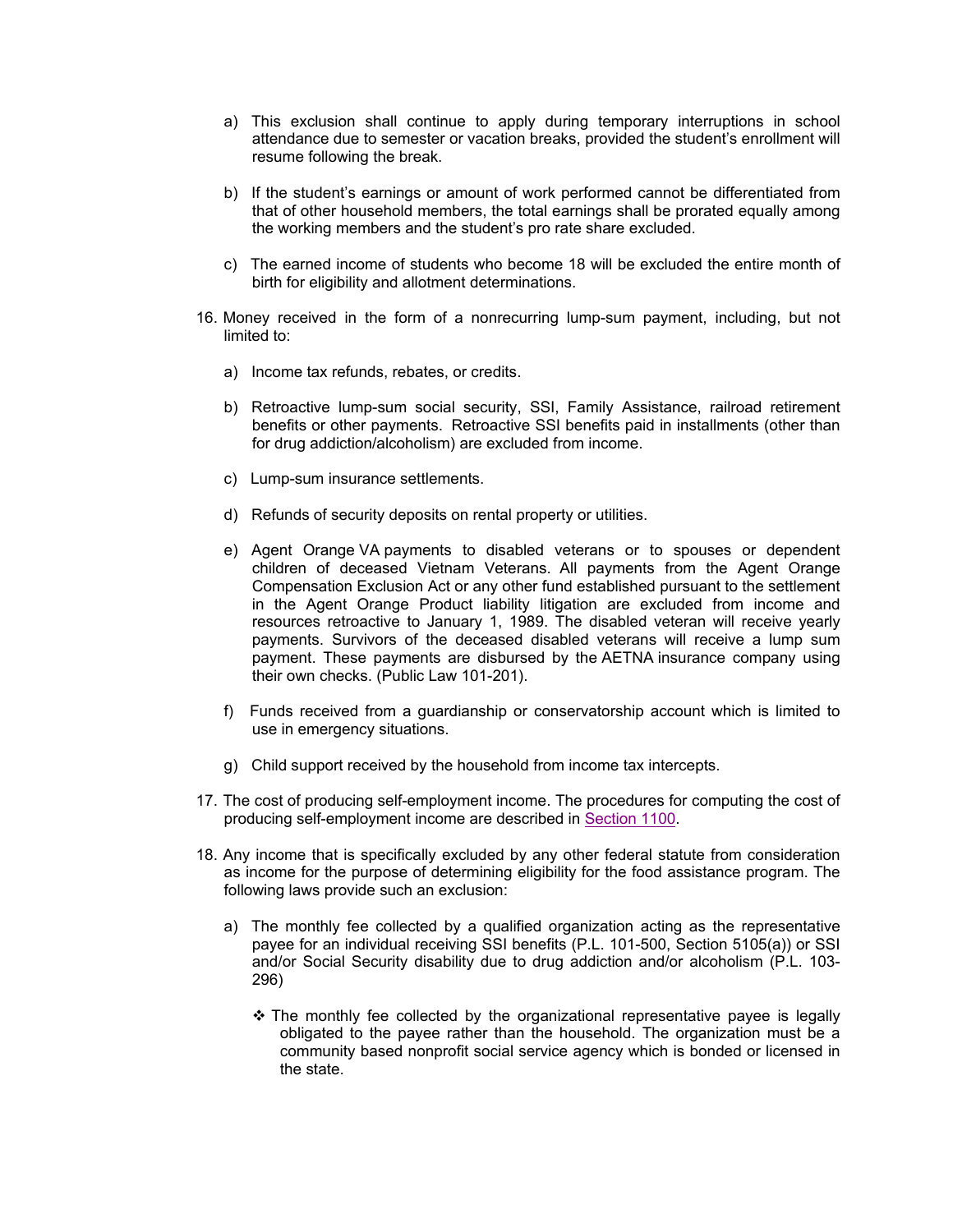- For organizations serving as representative payees for SSI and/or SS disability payments for drug addiction and/or alcoholism (DAA), the maximum monthly fee is \$50.00 or 10% of the monthly benefit, whichever is less.
- $\div$  For organizations serving as representative payees for SSI recipients (other than DAA individuals), the maximum monthly fee is \$25.00 or 10% of the monthly SSI benefit amount, whichever is less.
- b) P.L. 79-396, Section 12(e) of the National School Lunch Act as amended by Section 9(d) of P.L. 94-105 provides that the value of assistance to children under this act shall be excluded as both income and resources for any purpose under any Federal or State laws. Please note that the exclusion applies to assistance provided to children rather than that paid to providers. This law authorizes:
	- ❖ The school lunch program.
	- The summer food service program for children.
	- ❖ The Commodity Distribution Program.
	- ❖ The Child and Adult Care Program.

The amount of Child and Adult Care Food program payments paid to the day care provider to provide meals to children other than the provider's own children is considered self-employment income for the provider.

Any payments under this program paid to a day care provider for meals served to the provider's own children shall be excluded in its entirety to the provider's household.

- c) P.L. 89-642, the Child Nutrition Act of 1966, Section 11(b) provides that the value of any assistance to children shall not be considered as income or resources for any purpose under any Federal or State law. This law authorizes:
	- The Special Milk Program.
	- ❖ The School Breakfast Program.
	- The Special Supplemental Food Program for Women, Infants and Children (WIC).
- d) P.L. 97-252, The Uniform Services Former Spouse Protection Act provides that a military retirement plan is property subject to division and any payments diverted to an ex-spouse in a divorce settlement shall be considered as such. Any portion of the retirement plan which is legally obligated and otherwise payable to the ex-spouse shall be excluded as income in the retiree's household.
- e) Reimbursements from the Uniform Relocation Assistance and Real Property Acquisition Policy Act of 1970 (P.L. 91-646, Section 216).
- f) Any payment to volunteers under Title II (RSVP, Foster Grandparents and others) of the Domestic Volunteer Services Act of 1973 (P.L. 93-113) as amended.
	- Payments under Title I of that Act (including payments from VISTA) to volunteers shall be excluded for those individuals receiving food assistance or public assistance at the time they joined the Title I program, except that households which were receiving an income exclusion for a VISTA or other Title I subsistence allowance at the time of conversion to the Food Stamp Act of 1977, shall continue to receive an income exclusion for VISTA for the length of their volunteer contract in effect at the time of conversion.
	- $\div$  Temporary interruptions in food assistance participation shall not alter the exclusion once an initial determination has been made. New applicants who were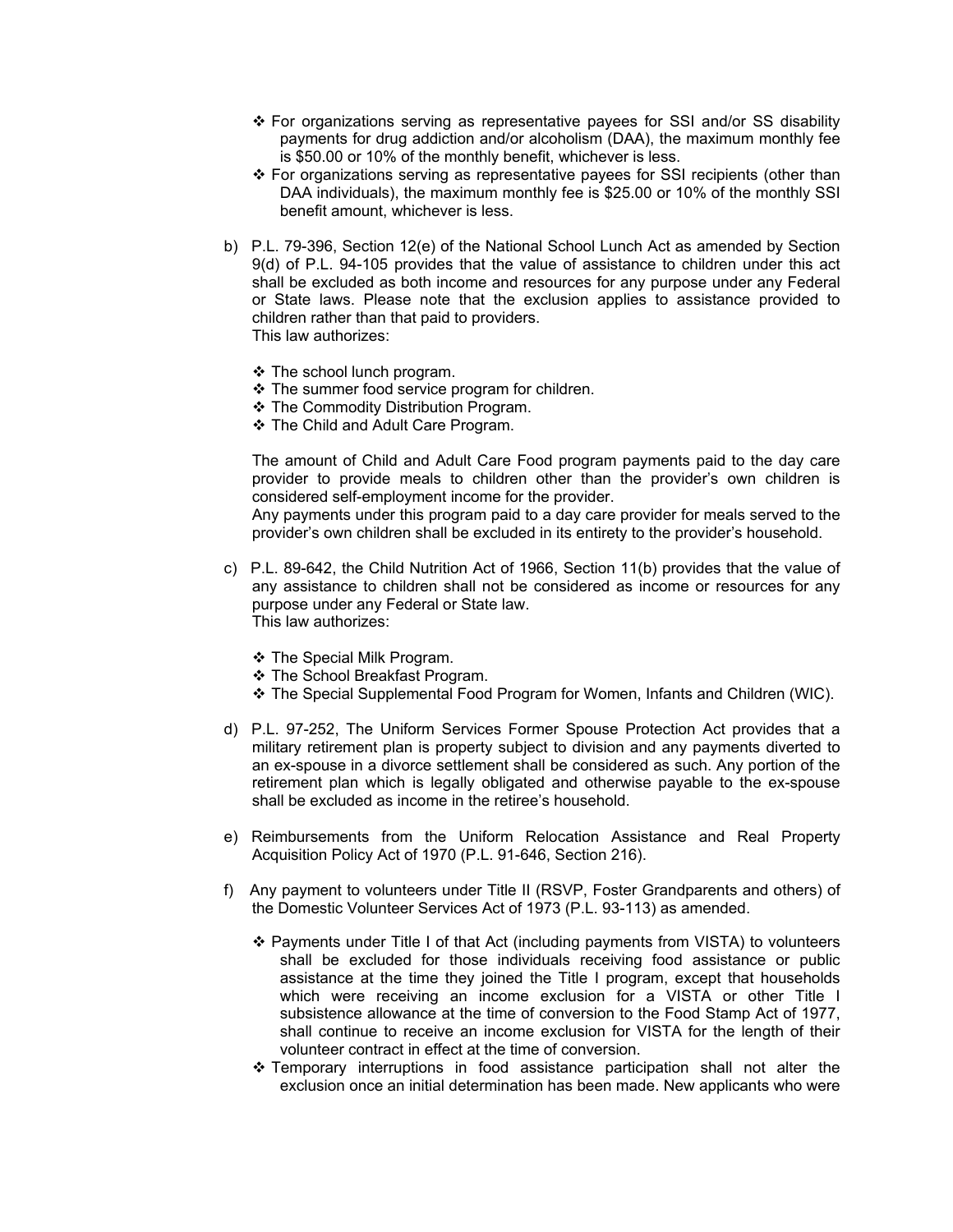not receiving public assistance or food assistance at the time they joined VISTA shall have these volunteer payments included as earned income.

- g) Income derived from certain sub marginal land of the United States which is held in trust for certain Indian tribes (P.L. 94-114, Section 6).
- h) Payments received from the youth incentive entitlement pilot projects, the youth community conservation and improvement projects, and the youth employment and training programs under Title IV of the Comprehensive Employment and Training Act Amendments of 1978 (P.L. 95-524).
- i) Income derived from the disposition of funds to the Grand River Band of Ottawa Indians (P.L. 94-540).
- j) P.L. 112-240, The American Taxpayer Relief Act of 2012, provides that all tax refunds received after December 31, 2012 are permanently excluded as income for the Food Assistance Program. This exclusion includes Earned Income Tax Credit (EITC) and Child Tax Credits.
- k) Payments by the Indian Claims Commission to the Confederated Tribes and Bands of the Yakima Indian Nation or the Apache Tribe of the Mescalero Reservation (P.L. 95-433).
- l) Payments to the Passamaquoddy Tribe and the Penobscot Nation and the Houlton Band of Maliseet received pursuant to the Maine Indian Claims Settlement Act of 1980 (P.L. 96-420, Section 9(c)).
- m) Payments of relocation assistance to members of the Navajo and Hopi Tribes under P.L. 93-531.
- n) 25 USCS 1407 Judgment Funds (as amended by P.L. 93-134 and P.L. 97-458) provides that none of the funds (appropriate in satisfaction of judgments of the Indian Claims Commission or Claims Court in favor of any Indian tribe, band, etc.) which meet one of the following:
	- $\cdot$  Are distributed per capita or held in trust pursuant to a plan approved under the provisions of this Act (25 USCS 1401 et seq.).
	- $\div$  On the date of enactment of this Act [enacted Jan. 12, 1983], are to be distributed per capita or are held in trust pursuant to a plan approved by Congress prior to the date of enactment of this Act.
	- Were distributed pursuant to a plan approved by Congress after December 31, 1981, but prior to the date of enactment of this Act [enacted Jan. 12, 1983], and any purchases made with such funds.

Including all interest and investment income accrued thereon while such funds are so held in trust, shall be subject to Federal or State income taxes, nor shall such funds nor their availability be considered as income or resources nor otherwise utilized as the basis for denying or reducing the financial assistance or other benefits to which such household or member would otherwise be entitled under the Social Security Act [42 USCS 301 et seq.] or, except for per capita shares in excess of \$2000, any Federal or federally assisted program.

The \$2000 amount applies to each payment made to each person. Initial purchases made with exempt payments distributed between January 1, 1982 and January 12, 1993, is excluded from resources to the extent that excluded funds were used.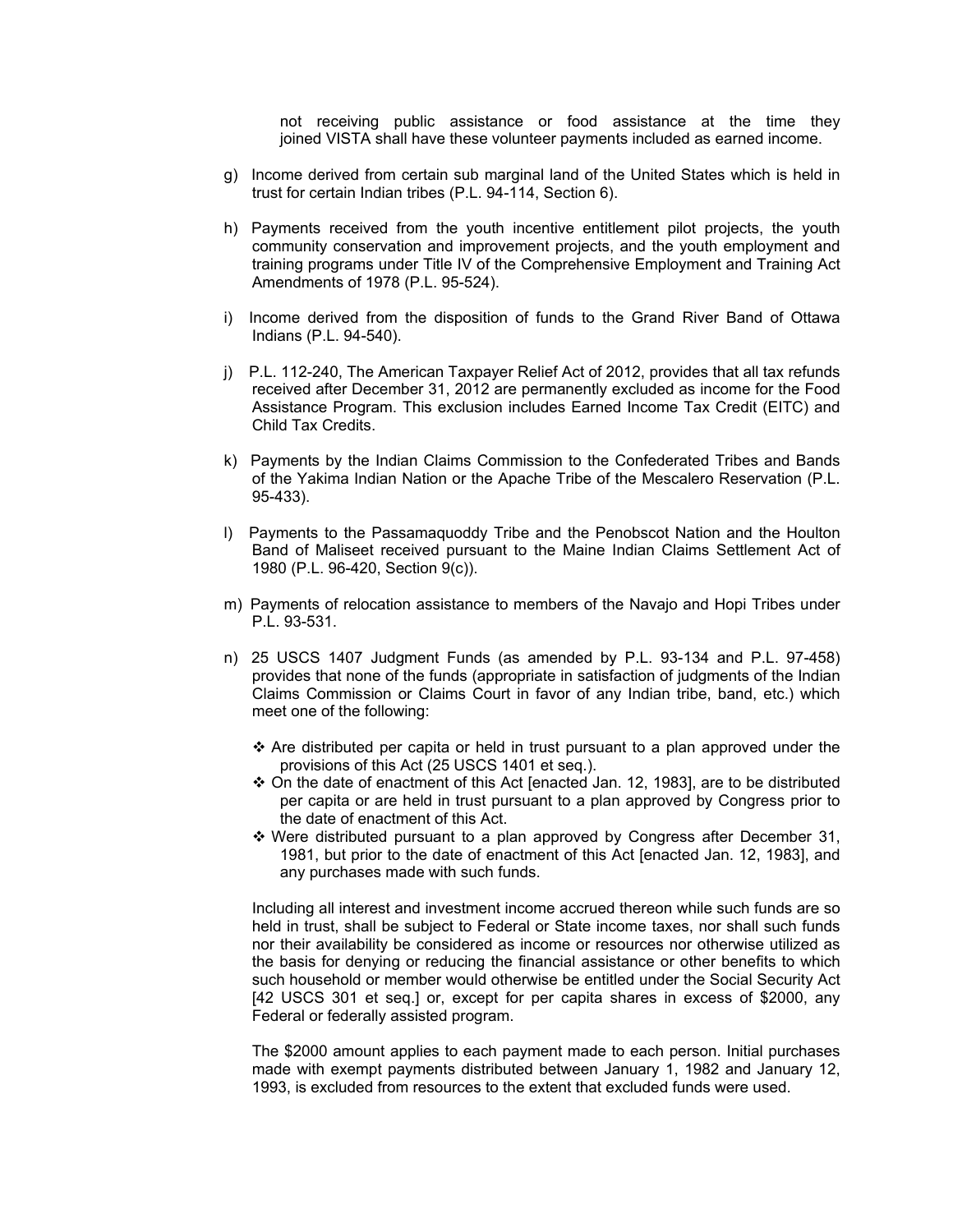- o) P.L. 98-64, 8/2/83, applied the exclusion in 25 USCS 1407 to per capita payments from funds which are held in trust by the Secretary of Interior (trust fund distributions) for an Indian tribe.
- p) Payments made to U.S. citizens of Japanese ancestry, Japanese resident aliens, and certain eligible Aleutian residents under Wartime Relocation of Civilians (P.L. 100- 383).
- q) P.L. 99-576, Veteran's Benefits Improvement and Health Care Authorization Act of 1986, Section 303(a) (1) which amended Section 1411(b) and 1412(c) of the Veterans Educational Act (GI Bill), provides that any amount by which the basic pay of an individual is reduced under this subsection shall revert back to the Treasury and shall not for purposes of any Federal Law be considered to have been received by or to be within the control of such individual. Section 1411 refers to basic educational assistance entitlement for service on active duty and Section 1412 refers to basic educational entitlement for service in Selected Reserve. (Section 216 of P.L. 99-576, authorized stipends for participation in study of Vietnam era veterans' psychological problems. These stipends are not excluded by law.)
- r) The Child Care Payments authorized under Title V, Section 5801 of the Omnibus Reconciliation Act of 1990 to low income families who need such care to work and would be at risk of becoming eligible for AFDC if such payments are not provided. These payments are commonly referred to as "at risk" Child Care Payments, P.L. 101-508. No deduction for child care may be allowed for that portion of the child care expense covered by the "at risk" payments.
- s) The value of any child care payment paid by the Jobs Opportunity Basic Skills (JOBS) program under Title IV-A of the Social Security act or the Transitional Child Care (TCC) program shall be considered as a reimbursement. Regardless of whether these child care payments (reimbursements) are paid directly to the client or paid directly to the provider, they shall not be an allowable deduction. Any amount paid by the household which exceeds the amount paid by TCC or JOBS shall be an allowable child care deduction.
- t) P.L. 102-586, Section 8, amended the Child Care Development Block Grant Act Amendments of 1992 to exclude the value of any child care provided or arranged under this Act. Any amount received as payment for such care or reimbursement for cost incurred for such care is also excluded. (These payments are made under the Social Security Act, as amended.)
- u) Payments to individuals under the Radiation Exposure Compensation Act enacted October 15, 1990 (P.L. 101-426).
- v) P.L. 101-610, Section 177(d), 11/16/90, National and Community Service Act (NCSA) of 1990, provides that Section 142(b) of the "on-the-job trainings programs under section 129  $(c)(2)(C)(iv)$  or section 134  $(c)(3)(D)(ii)$ of WIOA". This includes payments for any Summer Youth Employment and Training Programs under AmeriCorps. Title I includes three acts:
	- Serve-America: the Community Service, Schools and Service-Learning Act of 1990
	- The American Conservation and Youth Service Corps Act of 1990.
	- The National and Community Service Act.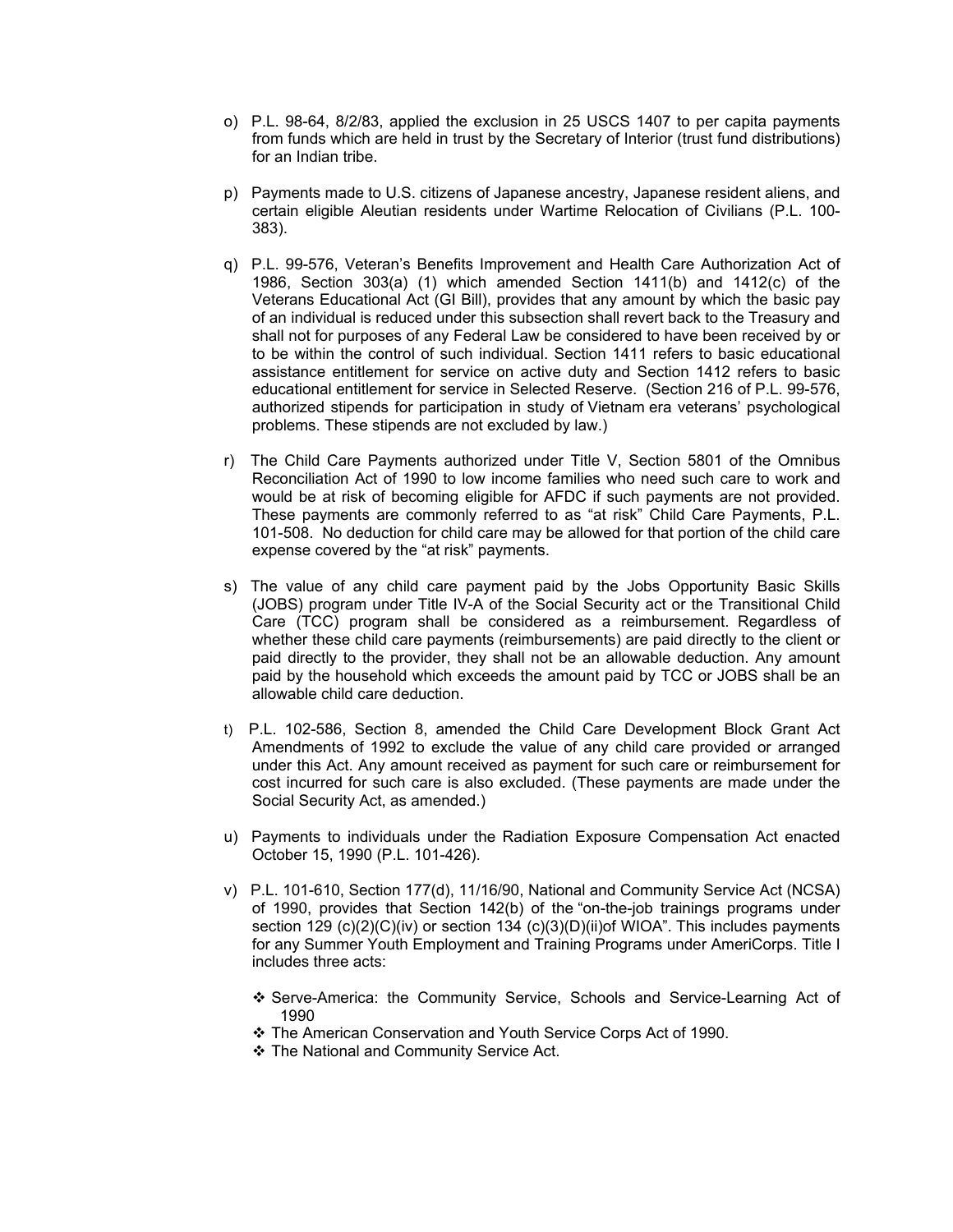There are approximately 47 different NCSA programs and they vary from state to state. Most of the payments are made as a weekly stipend or for educational assistance.

- The Higher Education Service-Learning program and the AmeriCorps umbrella program come under this Title. The National Civilian Community Corps (NCCC) is a federally-managed AmeriCorps program. The summer for Safety program is an AmeriCorps program under which participants earn a stipend and a \$1000 post-service educational award.
- w) The Alaska Native Claims Settlement Act and Section 15 of P.L. 100-241, 2/3/88, the Alaska Native Claims Settlement Act Amendments of 1987 - all payments made to households are excluded from income and resources - (P.L. 92-203) This includes cash, stock, partnership interest, land, interest in land and other benefits.
- x) Per capita and interest payments made to the Assiniboine Tribe of the Fort Belknap Indian Community and the Assiniboine Tribe of the Fort Peck Indian Reservation (Montana) (P.L. 98-124).
- y) Per capita and interest payments made to the Red Lake Band of Chippewa's (P.L. 98-123).
- z) Payments to the Saginaw Chippewa Indian Tribe of Michigan (P.L. 99-346).
- aa) Per capita payments to the Chippewa's of Mississippi (P.L. 99-377)
- ab) Old Age Assistance Claims Settlement Act provides that funds made to heirs of deceased Indians under this Act shall not be considered as income or resources nor otherwise used to reduce or deny food stamp benefits except for per capita shares in excess of \$2,000.
- ac) Payments to the Turtle Mountain Band of Chippewa's, Arizona (P.L. 97-403).
- ad) Payments to the Blackfeet, Gros Ventre, and Assiniboine tribes (Montana) and the Papago (Arizona) (P.L. 97-408).
- ae) P.L. 99-146, Section 6(b), 11/11/85 funds distributed per capita or held in trust for members of the Chippewa's of Lake Superior are excluded from income and resources. Judgments were awarded in Dockets Numbered 18-S, 18-U, 18-C, and 18-T. Dockets 18-S and 18-U are divided among the following reservations:

#### Wisconsin:

Bad River Reservation Lac du Flambeau Reservation Lac Courte Oreilles Reservation Sokaogon Chippewa Community Red Cliff Reservation St. Croix Reservation

#### Michigan:

Keweenaw Bay Indian Community (L'Anse, Lac Vieux Desert, and Ontonagon Bands)

#### Minnesota:

Fond du Lac Reservation Grand Portage Reservation Nett Lake Reservation (including Vermillion Lake and Deer Creek)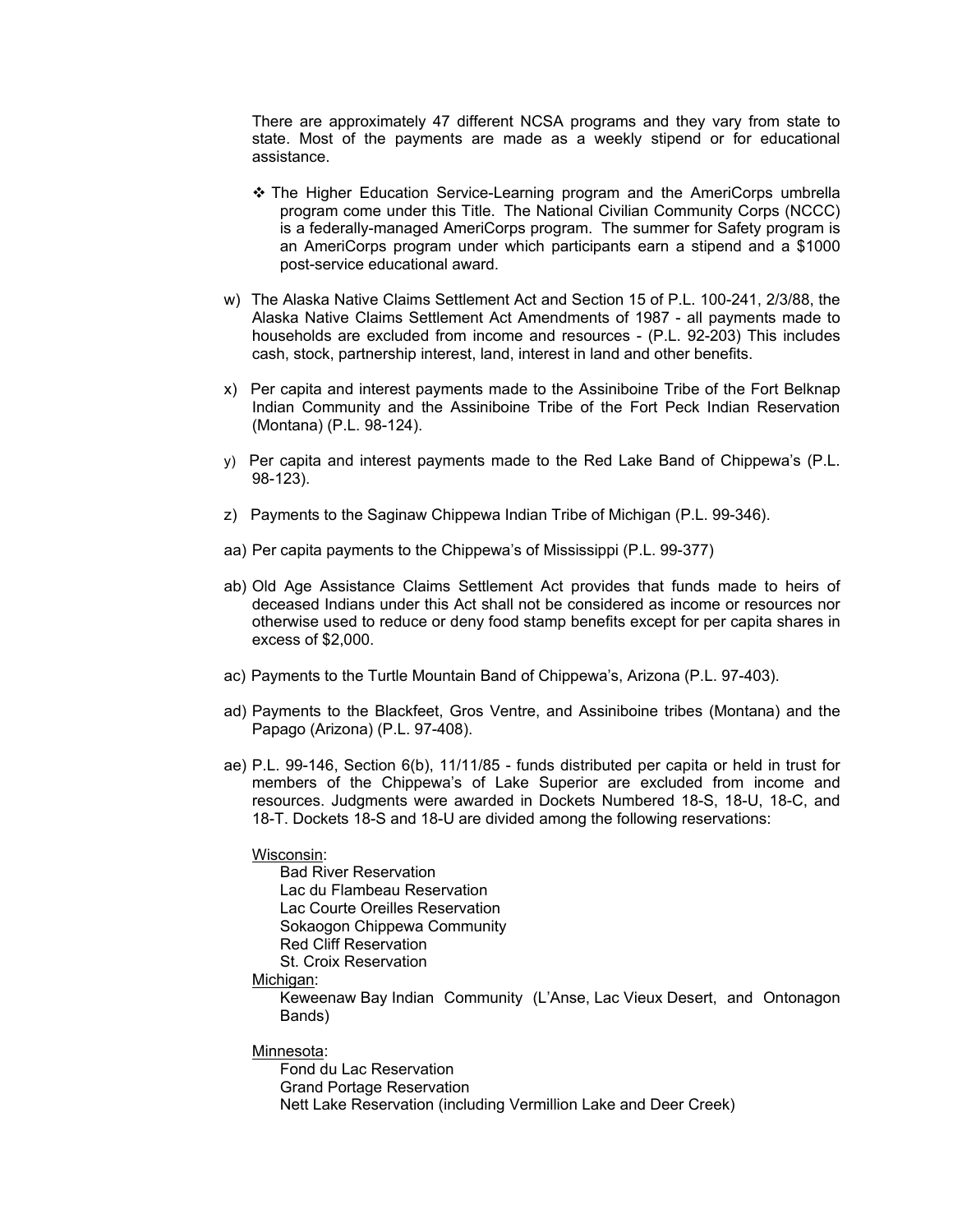#### White Earth Reservation

Under Dockets 18-C and 18-T, funds are given to the Lac Courte Oreilles Band of the Lake Superior Bands of Chippewa Indians of the Lac Courte Oreilles Reservation of Wisconsin, the Bad River

Band of the Lake Superior Tribe of Chippewa Indians of the Bad River Reservation, the Sokaogon Chippewa Community of the Mole Lake Band of Chippewa Indians, and the St. Croix Chippewa Indians of Wisconsin.

- af) P.L. 99-264, White Earth Reservation Land Settlement Act of 1985, 3/24/86, Section 16 excludes moneys paid under this Act from income and resources. This Act involves members of the White Earth Band of Chippewa Indians in Minnesota.
- ag) P.L. 99-346, Section 6(b) (2) payments to the Saginaw Chippewa Indian Tribe of Michigan is excluded from income and resources
- ah) P.L. 99-377, Section 4(b), 8/8/86 Funds distributed per capita to the Chippewa's of the Mississippi or held in trust under this Act are excluded from income and resources. The judgments were awarded in Docket Number 18-S. The funds are divided by reservation affiliation for the Mille Lac Reservation, Minnesota; White Earth Reservation, Minnesota; and Leech Lake Reservation, Minnesota.
- ai) P.L. 101-41, 6/21/89, The Puyallup Tribe of Indians Settlement Act of 1989, Section 10(b), provides that nothing in this Act shall affect the eligibility of the Tribe or any of its members for any Federal program. Section 10(c) provides that none of the funds, assets or income from the trust fund established in Section 6(b) shall at any time be used as a basis for denying or reducing benefits to the Tribe or its members under any Federal, State or local program. (The Puyallup Tribe is located in Washington State.)
- aj) Funds appropriated in satisfaction of judgments awarded to the Seminole Indians in Dockets 73, 151, and 73-A of the Indian Claims Commission are excluded from income and resources except for per capita payments in excess of \$2,000. Payments were allocated to the Seminole Nation of Oklahoma, the Seminole Tribe of Florida, the Miccosukee Tribe of Indians of Florida, and the independent Seminole Indians of Florida. (P.L. 101-277, 4/30/90.)
- ak) P.L. 101-503, Section 8(b), Seneca Nation Settlement Act of 1990, dated November 3, 1990, provides that none of the payments, funds or distributions authorized, established, or directed by this Act, and none of the income derived there from, shall affect the eligibility of the Seneca Nation or its members, or be used as a basis for denying or reducing funds under any Federal program.
- al) P.L. 103-66, Section 13736, dated August 10, 1993, provides that interest of individual Indians in trust or restricted lands shall not be considered as a resource and up to \$2,000 per calendar year of income received by individual Indians that is derived from such interest shall be excluded in determining both food stamp eligibility and benefit level.
- am) 25 USCS 1931 Indian Child Welfare (P.L. 95-608, 11/8/78), subparagraph (a) provides for child and family service grant programs on or near reservations in the preparation and implementation of child welfare codes. Such programs may include, but are not limited to, family assistance, including homemaker and home counselors, day care, after school care, and employment, recreational activities, and respite care home improvement; the employment of professional and other trained personnel to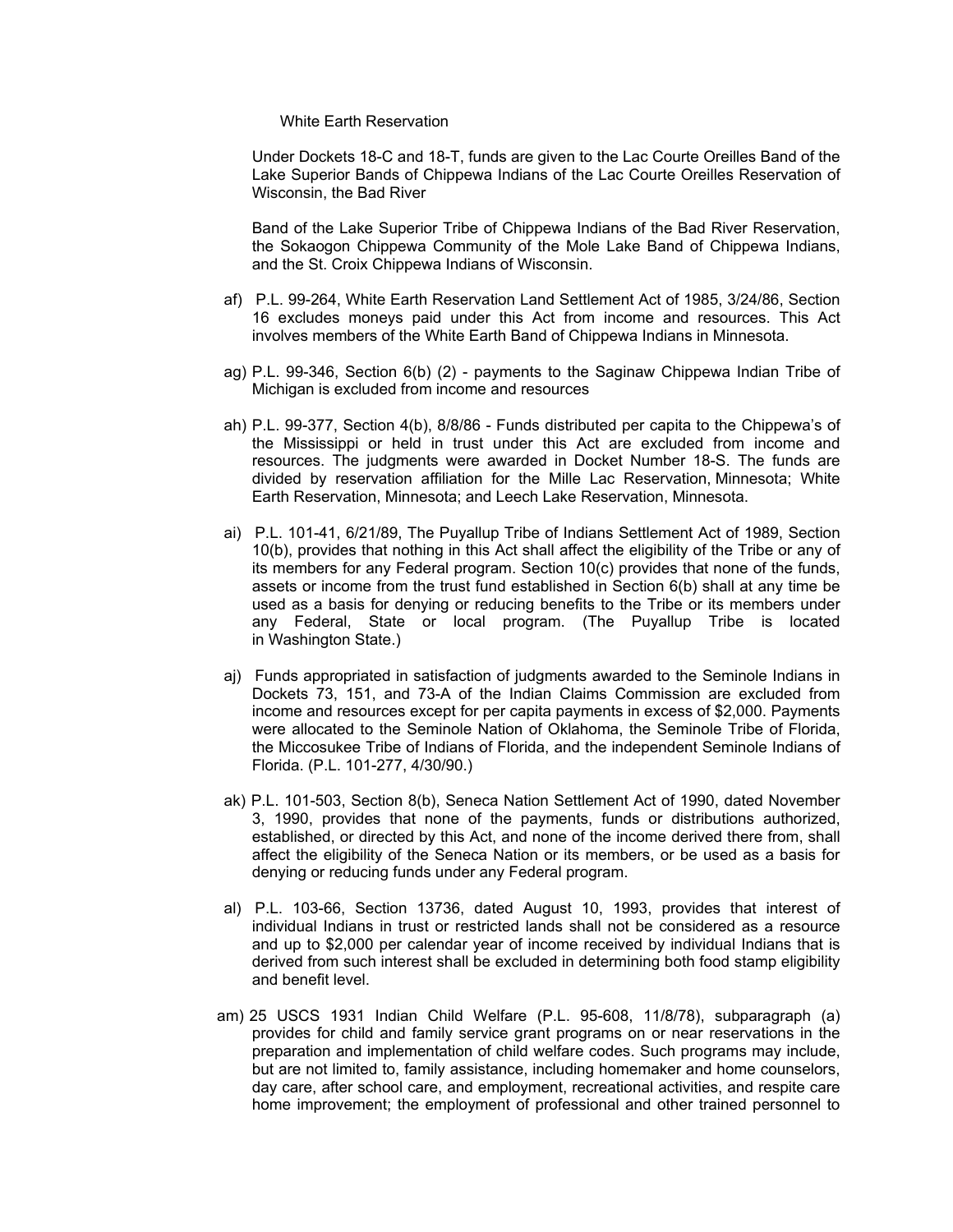assist the tribal court in the disposition of domestic relations and child welfare matters; and education and training of Indians; including tribal court judges and staff, in skills relating to child and family assistance and service programs. Subparagraph (b) provides that assistance under 25 USCS 1901 et seq. shall not be a basis for the denial or reduction of any assistance otherwise authorized under any federally assisted programs.

- an) In accordance with 42 USCS 1437T(i), no service provided to a public housing resident under a Family Investment Center program may be treated as income for the purpose of any other program or provision of State or Federal law. Service includes such things as child care, employment training and counseling, literacy training, computer skills training, assistance in the attainment of certificates of high school equivalency, and other similar services. This exclusion does not extend to wages or stipends paid under the Family Investment Program. (P.L. 101-625, Section 22(i), Cranston-Gonzalez National Affordable Housing Act, dated 11/28/90).
- ao) P.L. 103-322, Section 230202 dated 9/13/94 amended Section 1403 to the Crime Act of 1984 (42 U.S.C. 10602) to provide that payments received by victims of crime from a victim's compensation program must be excluded from income and resources
- ap) P.L. 103-436, 11/2/94, Confederated Tribes of the Collie Reservation Grand Coulee Dam Settlement Act, Section 7(b), provides that payments made pursuant to that Act are totally excluded from income and resources for food assistance purposes.
- 19. P.L. 99-425, Section (e), the Low-Income Home Energy Assistance Act, 9/30/86. The amount of any home energy assistance payments or allowances provided directly to, or indirectly on behalf of a household, is excluded from income and resources. In determining any excess shelter expense deduction, the full amount of such payments or allowances shall be deemed to be expended by such household for heating or cooling expenses.
- 20. retroactive and restored lump-sum payments, such as an FA additional payment for a prior month's under issuance, or a social security retroactive payment; these payments are nonrecurring lump-sum payments and are excluded from income
- 21. P.L. 100-175, Section 166, Older Americans Act Funds received by persons 55 or older under the Senior Community Employment Program under Title V is excluded from income. Each State and eight organizations receive Title V funds. The organizations that receive some Title V funds are as follows:
	- ❖ Green Thumb
	- ❖ National Council on Aging
	- National Council of Senior Citizens
	- American Association of Retired Persons
	- U.S. Forest Service
	- National Association for Spanish Speaking Elderly
	- National Urban League
	- ❖ National Council on Black Aging
- 22. Cash charitable contributions from private nonprofit charitable organizations not in excess of \$300 aggregate per quarter. For the purpose of this policy, a quarter is defined as: January thru March; April thru June; July thru September; and October thru December.
- 23. The amount of FA to be counted in the food stamp budget, when the recipient has earned income and a dependent care deduction has been allowed for FA purposes, shall be the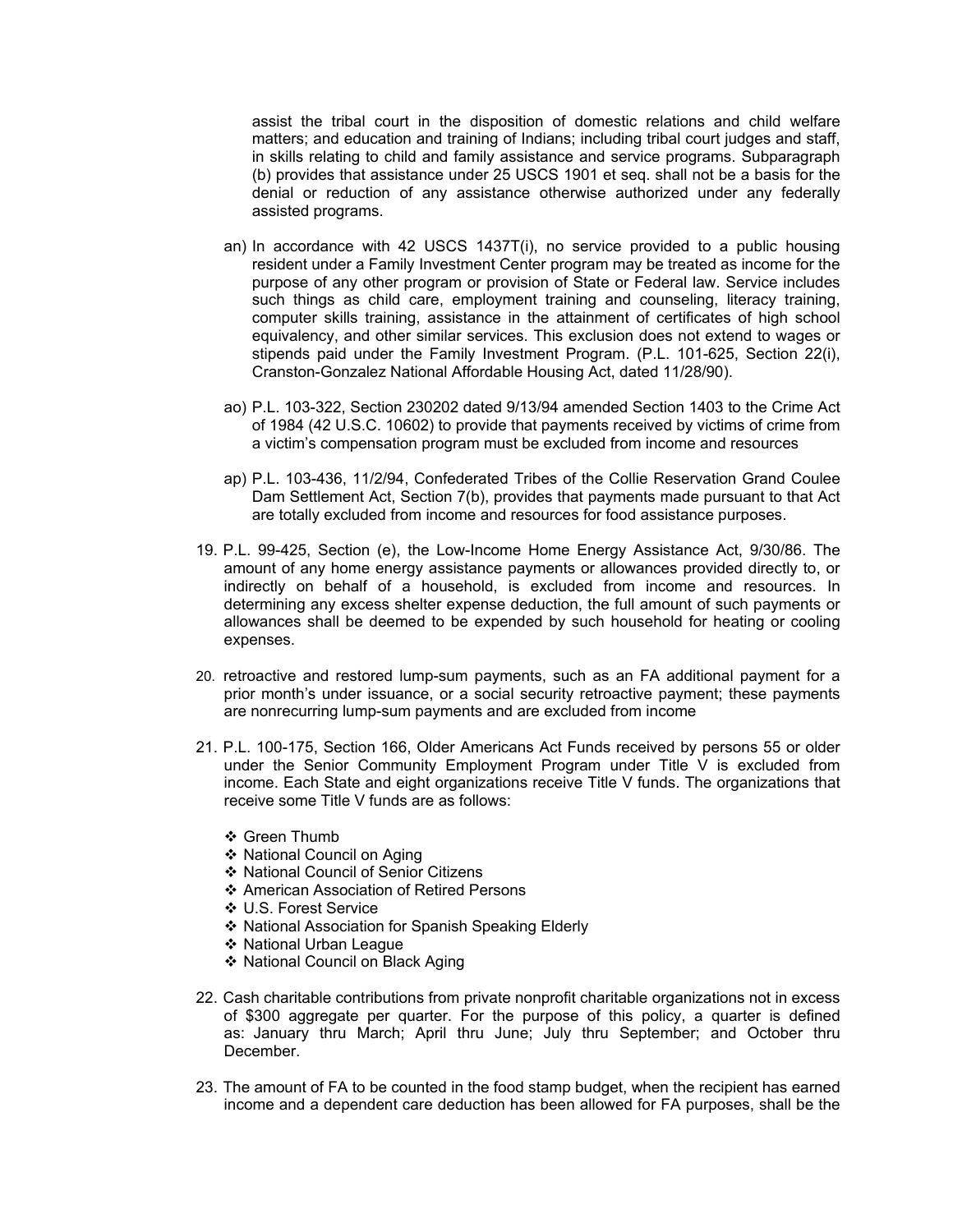amount of FA prior to the FA dependent care deduction. The difference between the actual FA award and the amount of FA prior to the deduction is excluded for food assistance. These households are not entitled to a deduction for dependent care.

Note: In order for the correct amount of FA to be placed in the food assistance budget, the PA worker will have to determine what the FA would be prior to the dependent care deduction.

- 24. Governmental foster care payments received by households for foster care individuals who are not considered members of the food assistance household. Both the service payment and the maintenance payment portion of the foster care payment are excluded.
- 25. All loans, including loans from private individuals,commercial institutions and educational loans on which repayment is deferred. A valid loan must be a written agreement signed by both parties that includes:

a) the borower's acknowledgement of obligation to repay; and

b) time table and plan for repayment; and

 c) the borower's intent to repay by pledging either real or personal property or anticipated income.

 If the loan is invalid, the income must be counted as unearned income in the month received.

- 26. Credits made available to employees by an employer to be used for a variety of things, e.g., buy health insurance or life insurance, etc. The employee cannot elect to receive a cash payment; therefore, these credits are not legally obligated and otherwise payable to the employee as earnings and are excluded.
- 27. P.L. 103-286, dated August 1, 1994, requires that payments made to individuals because of their status as victims of Nazi persecution is excluded from income and resources. This exclusion applies to such payments received on or after August 1, 1994.
- 28. Additional pay received and made available to the household by a member of the military deployed to a designated combat zone for the duration of the member's deployment. This income is excluded only if it was not received by the service member prior to the service member's deployment to or service in a Federally-designated combat zone. A combat zone is any area the President of the United States designates by Executive Order as an area in which the U.S. Armed Forces are engaging or have engaged in combat. The list of Federally-designated combat zones is: Bahrain, Gulf of Aden, Gulf of Oman, Iraq, Kuwait, Persian Gulf, Qatar, Oman, Red Sea, Saudi Arabia, United Arab Emirates, Turkey, Israel, Eastern Med, Jordan, Egypt, Afghanistan, Pakistan, Tajikistan, Incirlik AFB Turkey, Kyrgyzstan, Uzbekistan, Phillipines (only troops with orders that reference OEF), Yemen, Djibouti, The Federal Republic of Yugoslavia (Serbia/Montenegro), Albania, The Adriatic Sea, The Ionian Sea (north of the 39th parallel), Bosnia, Herzegovina, Croatia, and Macedonia. When questions arise as to specific issues or payment codes on the Leave and Earnings Statement (LES), the State agency should contact the service members' supporting finance to clarify the types of income to determine if the income should be excluded.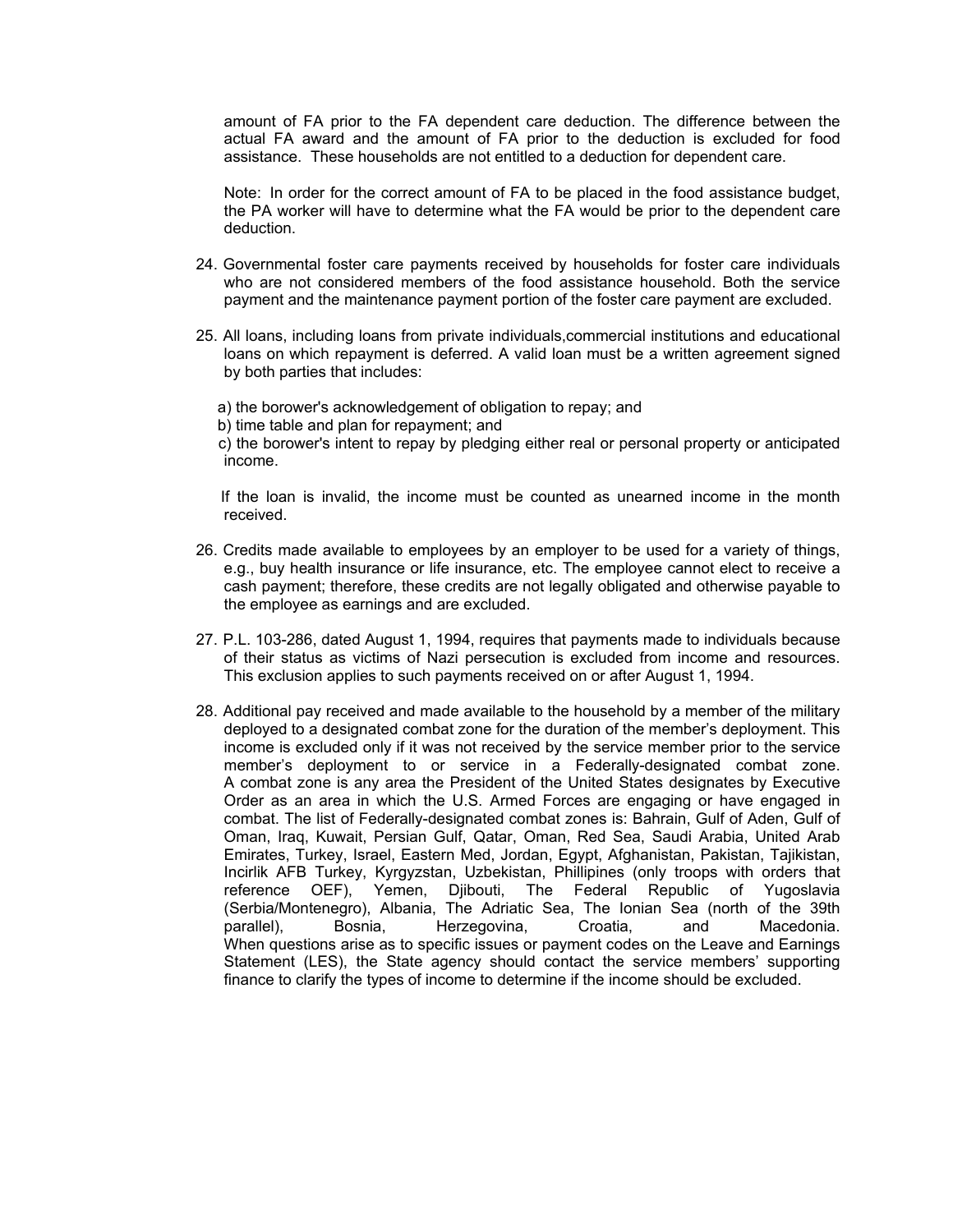## **903 Income Deductions**

Deductions shall be allowed only for the following household expenses:

### **A. Standard Deduction**

Each household's per month standard deduction is applicable to all households. See Basis of Issuance Chart for listing of standard deduction. The standard deduction will be deducted by the computer.

## **B. Earned Income Deduction**

A percentage of gross earned income as defined in Section 901A. Earnings excluded in Section 902 shall not be included in gross earned income for purposes of computing the earned income deduction. The earned income deduction will be applied by the computer.

## **C. Medical Deduction**

That portion of medical expenses in excess of \$35 per month per household excluding special diets, incurred by any household member who is elderly or disabled as defined in the Glossary. These households are entitled to a standard medical deduction of \$175. Households that incur out-of-pocket medical expenses of more than \$175 monthly are entitled to a medical deduction for the actual amount of medical expenses in excess of \$175.

- 1. A household member applying for disability benefits that would entitle the household to a medical deduction would not be entitled to the deduction; the individual must be receiving the disability check.
- 2. Spouses or other person receiving benefits as a dependent of the SSI, or disability and blindness recipients are not eligible to receive this deduction, but persons receiving emergency SSI benefits based on presumptive eligibility are eligible for this deduction. If the SSI presumptive eligibility check is stopped and the SSI application is denied, any medical expense allowed shall be removed according to regular processing standards.

A household would continue to be eligible for an excess medical deduction for the medical expenses of a former member who is elderly or is disabled even after that person becomes hospitalized, institutionalized, or dies if the remaining household members are legally responsible for payment of the expenses.

#### **Allowable Medical Costs Are:**

- 1. Medical and dental care including psychotherapy and rehabilitation services provided by a licensed practitioner authorized by State law or other qualified health professional.
- 2. Hospitalization or outpatient treatment, nursing care, and nursing home care including payments by the household for an individual who was a household member immediately prior to entering a hospital or nursing home provided by a facility recognized by the State.
- 3. Prescription drugs when prescribed by a licensed practitioner authorized under State law and other over-the-counter medication (including insulin) when approved by a licensed practitioner or other qualified health professional.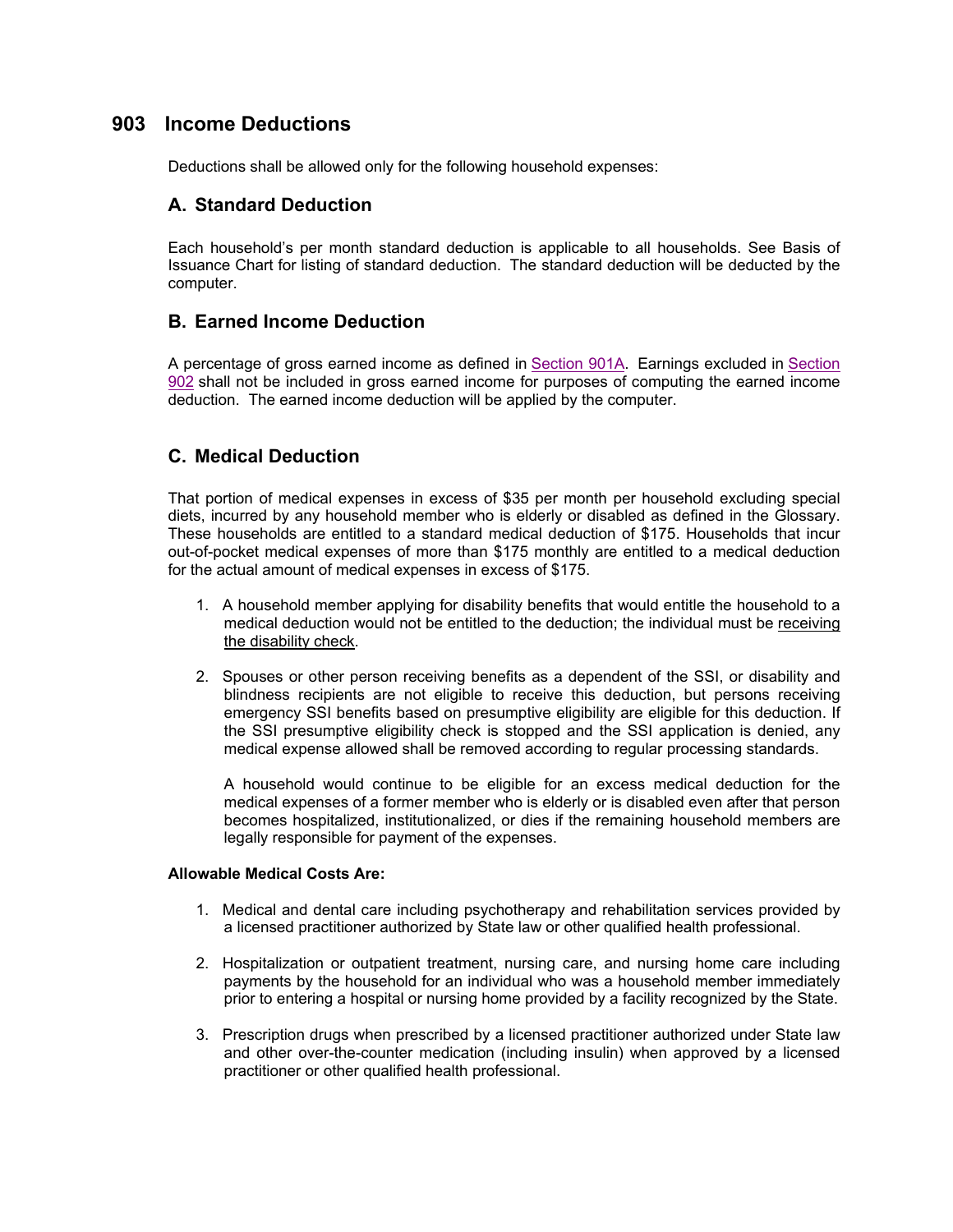- 4. Costs of medical supplies, sick-room equipment (including rental) or other prescribed equipment are deductible.
- 5. Health and hospitalization insurance policy premiums are deductible. The costs of health and accident policies such as those payable in lump-sum settlements for death or dismemberment or income maintenance policies such as those that continue mortgage or loan payments while the beneficiary is disabled are not deductible.
	- a) When a medical policy provides benefits for other household members who are not elderly or disabled as well as the elderly or disabled individual, the entire premium payment may not be allowed. If a portion of the premium can be assigned to the elderly or disabled member, use that portion. In the absence of specific information on how much of the premium is for the elderly or disabled member, proration may be used to determine the allowable amount.
	- b) When the policy holder is not an elderly or disabled person, but the family policy includes such a household member, that portion of premium attributable to the eligible member may be used in figuring the allowable deduction.
- 6. Medicare premiums related to coverage under Title XVIII of the Social Security Act; any cost-sharing or spend down expenses incurred by Medicaid recipients.
- 7. Dentures, hearing aids, and prosthetics.
- 8. Securing and maintaining a service animal such as Seeing Eye dogs, hearing guide dogs and housekeeper monkeys trained to assist quadriplegics, including the cost of food and veterinarian bills.
- 9. Eye glasses (or contact lens) prescribed by a physician skilled in eye disease or by an optometrist.
- 10. Reasonable cost of transportation and lodging to obtain medical treatment or services. These costs are limited to those incurred in order to obtain such treatment. This includes not only trips to a doctor, dentist, etc. but also trips to a pharmacy or other locations to fill the prescriptions for medicine, dentures, a hearing aid, eye glasses, sick room equipment, etc. These costs are to be verified. Allowance for mileage in privately owned vehicles, other than actual verified costs shall be the State rate for mileage paid to State employees for mileage.
- 11. Maintaining an attendant, homemaker, home health aide, or child care services, housekeeper, necessary due to age, infirmity, or illness. (In order for the household to receive the medical deduction, the attendant, homemaker, etc. shall not be a household member. The attendant may be a relative.) In addition, an amount equal to the one person coupon allotment shall be deducted if the household furnishes the majority of the attendant's meals. The allotment for this meal related deduction shall be that in effect at the time of initial certification. The county department is only required to update the allotment amount at the next scheduled recertification.

If a household incurs attendant care costs that could qualify under the medical deduction and dependent care deduction, the county department shall treat the cost as a medical expense.

Medical expenses billed through charge accounts (credit cards) are considered billed when the charge account statement is received. Charge account expenses, such as interest, would not be allowable as part of the medical expense. Households may receive a medical deduction for payments made on a loan when the loan is used to pay a onetime only medical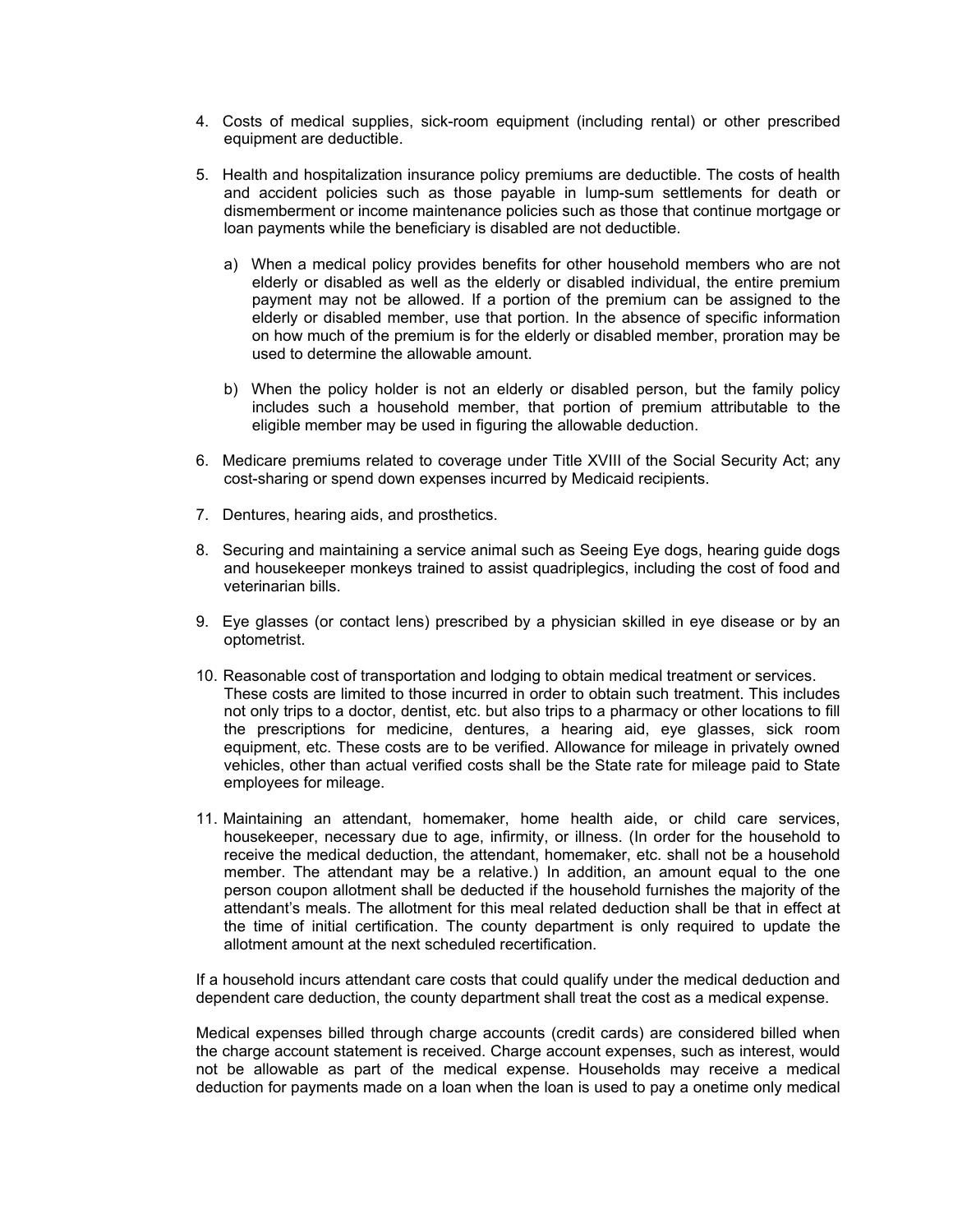expense provided a deduction has not been previously allowed for the expense. Loan expenses, such as interest, are not allowable as part of the medical expense.

#### **Non-Allowable Costs**

The following medical expenses, if paid by QMB (catastrophic) Medicaid, are not deductible medical expenses:

- 1. Medicare insurance premiums
- 2. Medicare deductibles this is the amount a Medicare recipient must incur before Medicare pays on an expense.
- 3. Medicare co-insurance this is the amount a Medicare recipient must pay in addition to the amount Medicare pays.

Such payments by QMB are vendor payments, subject to the policies governing vendor payments as income.

#### **D. Dependent Care**

The dependent care deduction is allowed for payments incurred for the actual costs for the care of a child under the age of 18 as well as incapacitated persons of any age that are in need of dependent care when necessary for a household member to accept or continue employment, seek employment in compliance with the employment and program administered by the Department of Human Resources or the job search criteria (or an equivalent effort by those not subject to either) or attend training or pursue education which is preparatory to employment.

The dependent care deduction will be the actual amount that households incur for this expense, including transportation and activity fees. Activity fees are fees that are associated with the care provided to the dependent that are necessary for the household to participate in the care. Although the fees do not have to be mandatory to be deductible, these fees must be specific and identifiable. Examples of activity fees that may be deductible include cost of art classes for an after school program or adult day care program, additional supply fees to attend a summer program or day care, or the cost of field trips sponsored by summer camps.

The dependent care deduction, while allowed because of a dependent, is not the dependent's deduction; it is a deduction allowed for the working member(s) of a household or those household members seeking employment. Therefore, a dependent care deduction may be allowed to a household when the dependent is not a member of that household.

### **E. Child Support Deduction**

Legally obligated child support payments paid by a household member to a non-household member shall be allowed as a deduction. The deduction shall be only for the amount the household member actually pays, and shall not exceed the legally obligated amount. Voluntary child support payments are not allowed as a deduction.

1. The household may receive a deduction for legally obligated child support paid to a party outside the household, even if the child or the children and the other parent are in the same household with the individual paying the child support. For example this may occur if the child moves back and forth between the parents, or if the payee has a continuing obligation to make arrearage payments to the Child Support Collection Agency after the family is reunited.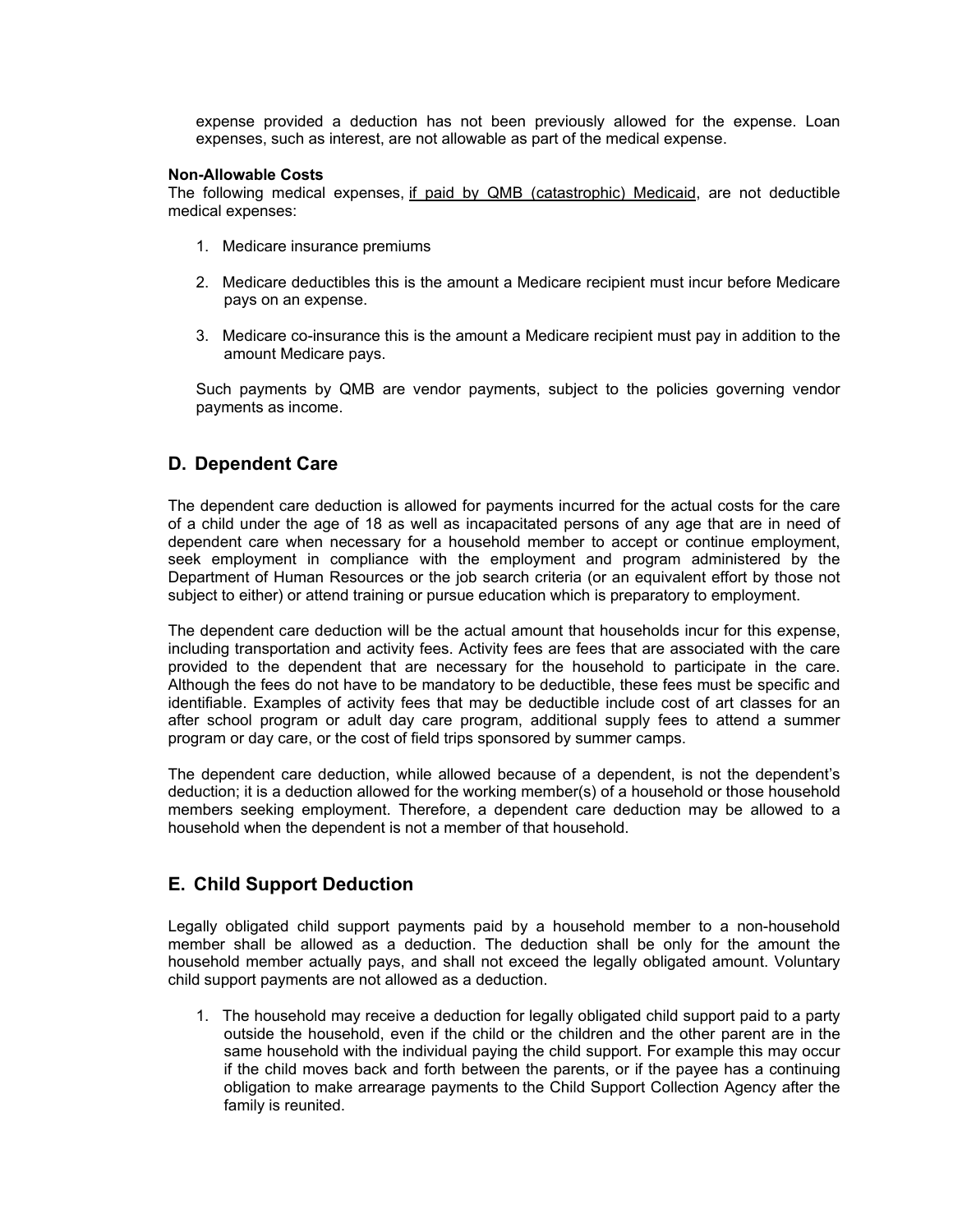- 2. Payments made to a third party (e.g., landlord or utility company) on behalf of the nonhousehold member in accordance with the support order shall be included in the deduction.
- 3. Legally obligated payments made by the household to obtain medical care and health insurance for the child or children shall be included as part of the child support deduction.
- 4. In addition to the regular child support payments, a deduction may also be given for arrearage payments. If the amount in excess of the legally obligated amount is for arrearage the household is entitled to a deduction for the entire amount. For example a father (legally obligated to pay \$100 per month child support) is paying \$150 child support which includes \$50 arrearage payments and the \$100 current child support would be entitled to a deduction for the entire \$150. However, if the amount in excess of the legally obligated amount is voluntary and is not for arrearage the household would only be entitled to a deduction for the legally obligated amount.

A separate court order specifying the amount of the arrearage payments is not necessary in order for the household to receive the deduction. A court order or other types of verification of the legally obligated amount of child support is needed only for the current child support payments. The amount of the arrearage payments must be verified, as well as that the payments are truly arrearage. The worker must document thoroughly when giving a deduction for arrearage payments.

5. A deduction shall not be allowed for amounts collected through income tax intercepts. Unlike child support paid through garnishments from current income, child support collected through income tax intercept is taken from a lump-sum payment.

### **F. Shelter Costs**

Monthly shelter costs in excess of 50% of the household's income after all other deductions have been allowed up a maximum limit are the household's shelter deduction except for households that contain an elderly or disabled person (as defined in the Glossary). Such households shall receive an excess shelter deduction for the monthly cost that exceeds 50% of the household's monthly income after all other applicable deductions. If the elderly or disabled member is either hospitalized or institutionalized and is no longer a household member, the household would not qualify for an uncapped shelter deduction. The determination of the shelter expense is automated.

#### **Shelter Costs**

Shelter costs include only the following:

- 1. Continuing charges for the shelter occupied by the household, including rent, mortgage, condominium (condo) and association fees or other continuing charges leading to the ownership of the shelter such as loan repayments for the purchase of a mobile home, including interest on such payments. Payments on second mortgages and home equity loans are allowable shelter costs regardless of why the money was obtained or how it was used.
- 2. Property taxes, State and local assessments, and insurance on the structure itself, but not separate costs for insuring furniture or personal belongings.
- 3. The appropriate standard (SUA/BUA or telephone) for utility expenses. The household is entitled to the Standard Utility Allowance or the Basic Utility Allowance or the telephone standard.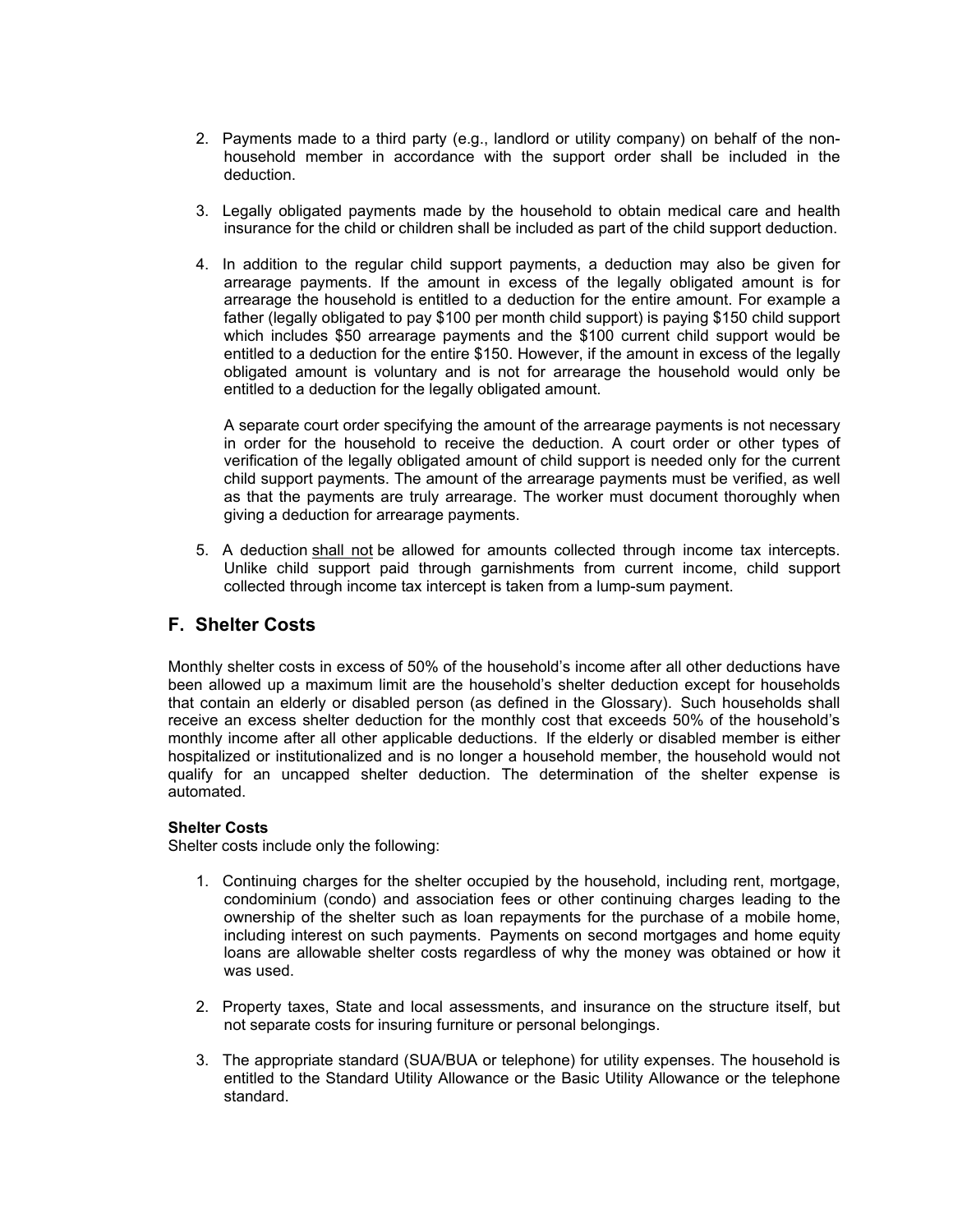- a) An expense paid on behalf of a household under a state law to provide energy assistance shall be considered an out-of-pocket expense incurred and paid by the household.
- b) One-time deposits shall not be included as shelter costs.
- c) Penalty fees for being late in making payments on utilities, mortgages and/or property taxes are not to be included as a shelter cost or part of a shelter cost. These penalties are not allowable as deductions for food assistance purposes.
- 4. Shelter costs for the home if temporarily unoccupied by the household because of employment or training away from home, illness, or abandonment caused by natural disaster or casualty loss. Shelter costs may be allowed for the unoccupied shelter if:
	- a) The household intends to return to the home.
	- b) The current occupant of the home, if any, must not be claiming the shelter cost for food stamp purposes.
	- c) The home must not be leased or rented during the absence of the household.

Only one standard can be claimed for both residences. A separate SUA/BUA or telephone standard cannot be claimed for each residence.

- 5. Charges for the repair of the home which was substantially damaged or destroyed due to a natural disaster such as a fire or flood. Shelter costs shall not include charges for repair of the home that have been or will be reimbursed by private or public relief agencies, insurance companies, or from any other source.
- 6. Shelter costs for two residences may be claimed when it is necessary for a household member to be away from home and occupy a second residence for part of the month due to employment or training or illness. Only the standard can be claimed for both residences. A separate standard cannot be claimed for each residence.

### **G. Standard Utility Allowance**

1. General Information

The Standard Utility Allowance (SUA) is a standard amount to be budgeted monthly for utility expenses that include a heating or cooling component. The SUA is determined on an annual basis and any adjustment is handled as a mass change effective October 1. The SUA shall be made available only to households who incur heating and cooling costs separately and apart from their rent or mortgage. A cooling cost which entitles a household to the SUA is a utility expense relating to the operation of air conditioning systems or room air conditioners. These households include:

- a) Residents of rental housing who are billed on a monthly basis by their landlords for individual usage, or who are charged a flat rate separately from their rent.
- b) Recipients of direct or indirect energy assistance made under the Low Income Home Energy Assistance Act of 1981 even if these households incur no heating or cooling charges. This payment must be more than \$20 and must be received in the current month or preceding 12 months.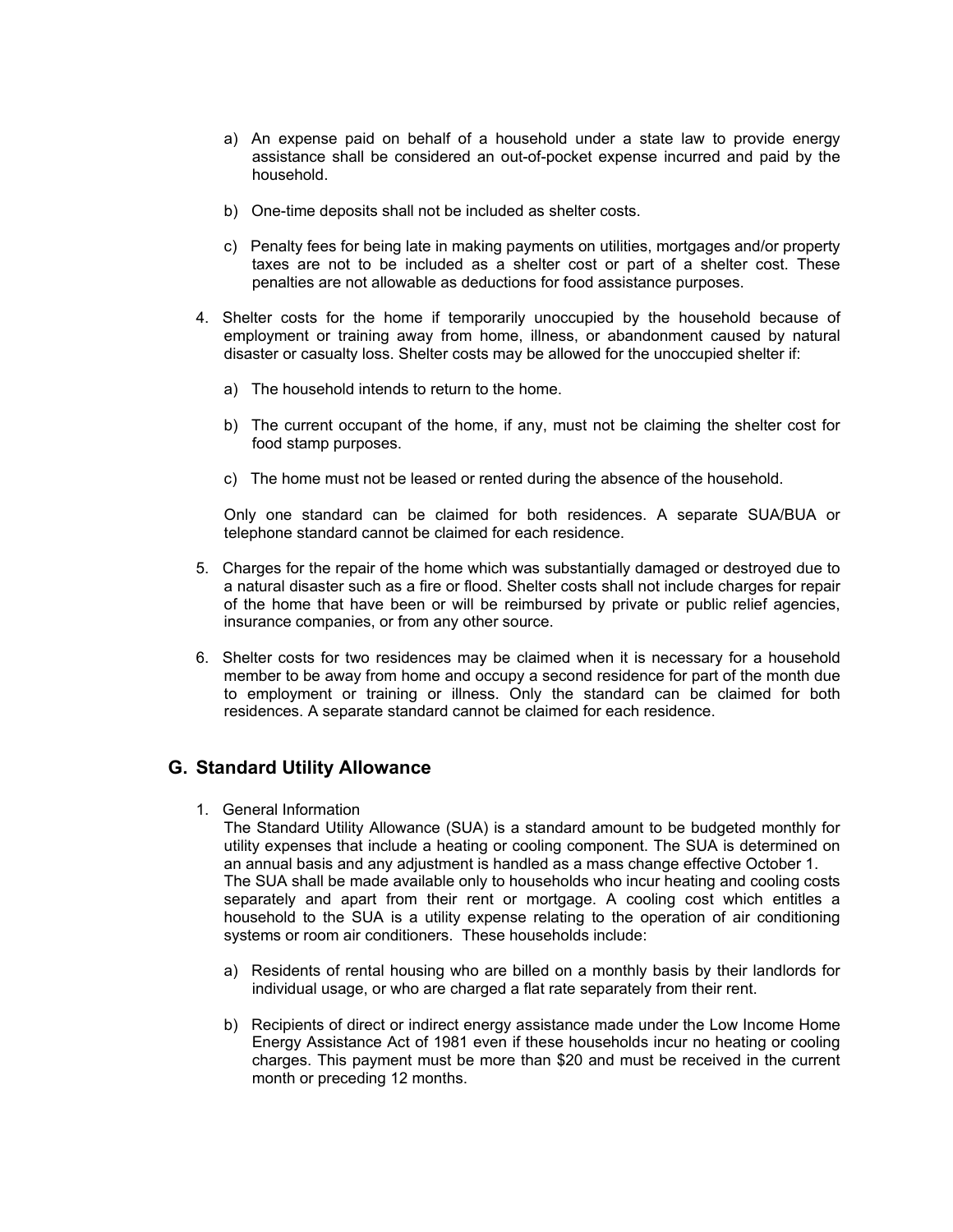- c) Recipients of direct or indirect energy assistance, other than LIHEAA, that is excluded as income if the expense exceeds the amount of the assistance.
- d) Recipients of direct or indirect energy assistance that is counted as income and incurs a heating or cooling expense.
- e) Recipients in public housing with shared meters that are charged for excess utility costs that include either a heating or cooling component.
- 2. Entitlement to the SUA

A household which expects to incur a heating or cooling expense within the next 12 months will be allowed the SUA. Entitlement to the SUA may be verified by documenting the household's statement concerning qualified heating or cooling costs that are incurred during the year.

- a) If the household has moved and has not established a pattern of energy use, the worker will have to anticipate whether the household will incur a heating or cooling expense in the next 12 months. This can be done by documenting that the household has the ability to incur costs which will entitle it to the SUA.
- b) The SUA is not intended for households who incur infrequent and minimal expenses such as:
	- $\triangle$  A household which has no air conditioners, cuts its own firewood for heating, and only incurs the expense of gasoline for a chain saw and matches for lighting the fire.
	- $\triangle$  A household which has no air conditioners and which used only electric blankets for warmth.
	- $\triangle$  A household living in an apartment with no air conditioners, but with gas included in the rent payment, has electricity billed separately; while the household heats with gas, it runs a blower fan with electricity; this household is not entitled to the SUA.
- 3. When the Household Moves

The SUA is allowed for the certification period; the household is only required to report a change in its shelter deduction when it moves. A move by any household using the SUA requires the county department to determine the household's entitlement to the SUA at the new address.

- a) A household loses entitlement to the SUA when it moves and stops incurring separate heating and cooling costs. When the county department becomes aware of such a change, it should take appropriate action, considering the applicable notice requirements, to remove the standard utility allowance from the household's net income computation, or change the standard, as appropriate, if the household establishes entitlement to the BUA or telephone standard.
- b) When a household who was not entitled to SUA reports a move, the county department is required to determine if the household would be entitled to the SUA at their new address.
- 4. The SUA and Sharing Expense

When utility expenses are shared among different households living together in one residence, each household is entitled to receive the full SUA if the residence has qualifying heating or cooling costs. All households are not required to be participating in food assistance program for this purpose.